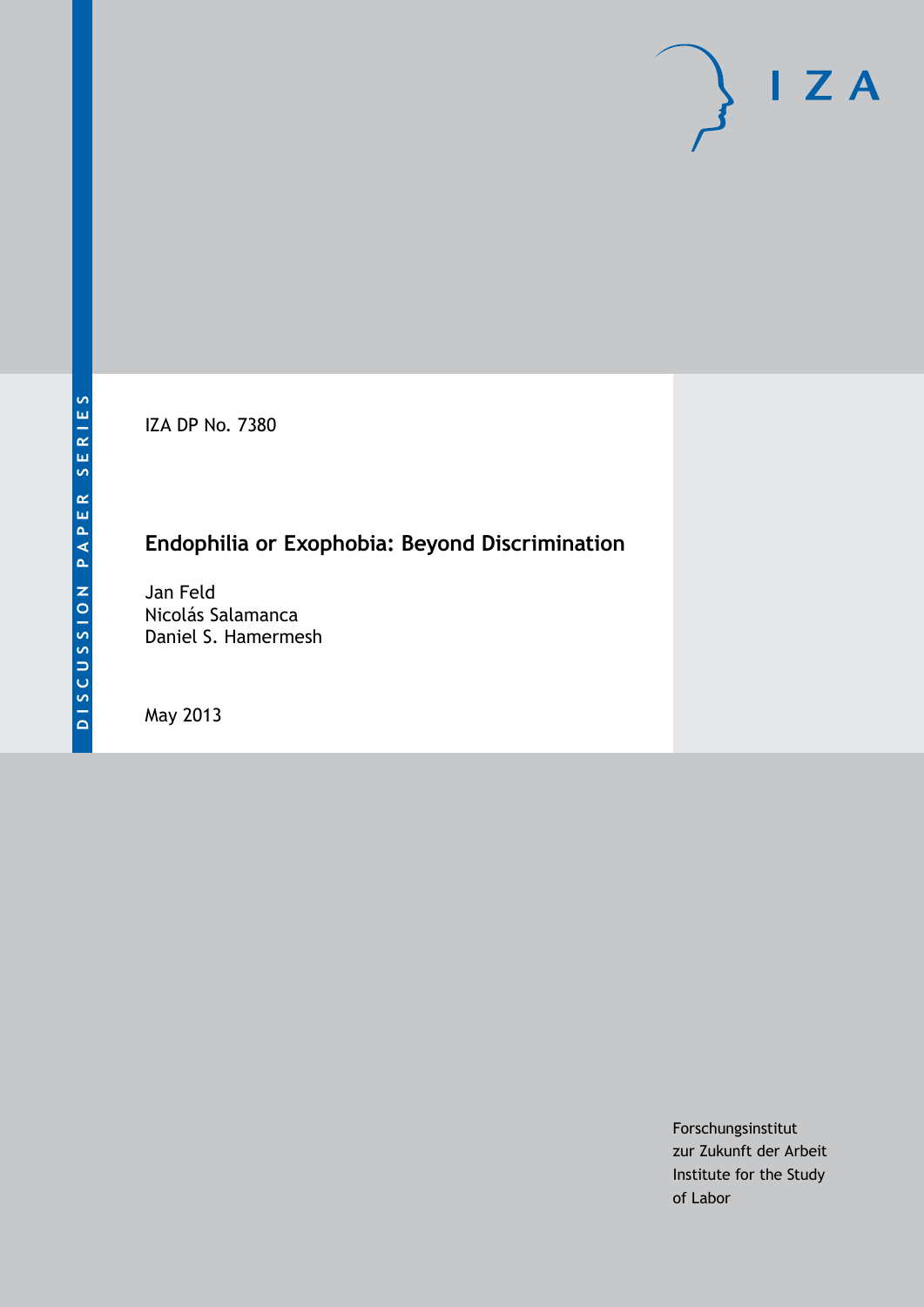# **Endophilia or Exophobia: Beyond Discrimination**

# **Jan Feld**

*Maastricht University*

## **Nicolás Salamanca**

*Maastricht University*

# **Daniel S. Hamermesh**

*University of Texas at Austin, Royal Holloway University London, IZA and NBER*

> Discussion Paper No. 7380 May 2013

> > IZA

P.O. Box 7240 53072 Bonn **Germany** 

Phone: +49-228-3894-0 Fax: +49-228-3894-180 E-mail: [iza@iza.org](mailto:iza@iza.org)

Any opinions expressed here are those of the author(s) and not those of IZA. Research published in this series may include views on policy, but the institute itself takes no institutional policy positions. The IZA research network is committed to the IZA Guiding Principles of Research Integrity.

The Institute for the Study of Labor (IZA) in Bonn is a local and virtual international research center and a place of communication between science, politics and business. IZA is an independent nonprofit organization supported by Deutsche Post Foundation. The center is associated with the University of Bonn and offers a stimulating research environment through its international network, workshops and conferences, data service, project support, research visits and doctoral program. IZA engages in (i) original and internationally competitive research in all fields of labor economics, (ii) development of policy concepts, and (iii) dissemination of research results and concepts to the interested public.

<span id="page-1-0"></span>IZA Discussion Papers often represent preliminary work and are circulated to encourage discussion. Citation of such a paper should account for its provisional character. A revised version may be available directly from the author.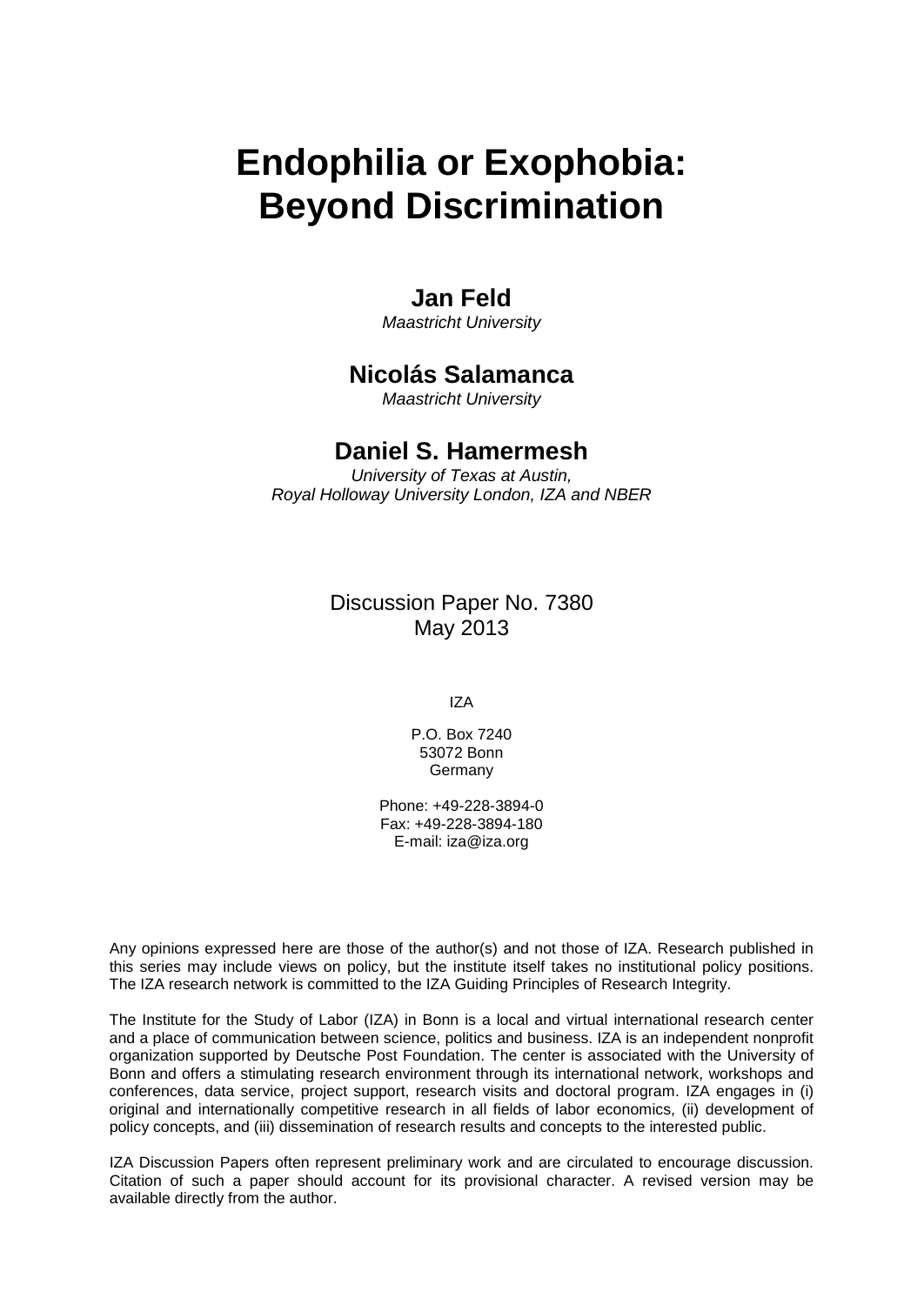# **ABSTRACT**

# **Endophilia or Exophobia: Beyond Discrimination[\\*](#page-1-0)**

The immense literature on discrimination treats outcomes as relative: One group suffers compared to another. But does a difference arise because agents discriminate against others – are exophobic – or because they favor their own kind – are endophilic? This difference matters, as the relative importance of the types of discrimination and their inter-relation affect market outcomes. Using a field experiment in which graders at one university were randomly assigned students' exams that did or did not contain the students' names, on average we find favoritism but no discrimination by nationality, and neither favoritism nor discrimination by gender, findings that are robust to a wide variety of potential concerns. We observe heterogeneity in both discrimination and favoritism by nationality and by gender in the distributions of graders' preferences. We show that a changing correlation between endophilia and exophobia can generate perverse predictions for observed market discrimination.

### **NON-TECHNICAL SUMMARY**

We speak of discrimination by a majority against a minority – by race, gender, ethnicity, religion, appearance, sexual preference and other distinctions; yet this is all relative to outcomes experienced by the majority. Whether there is discrimination against a group by those who "discriminate" or favoritism by them toward people like themselves can affect the relative wage and other outcomes that we observe in labor markets; and favoring preferences are distinguishable from discriminatory attitudes in many social surveys. In this study we create a field experiment using examination results in a Dutch university to examine the extent of endophilia – favoritism toward one's own group, and exophobia – discrimination against other groups. We do this by having some exam papers written without student names, others with. We find that graders exhibit substantial endophilia by nationality, but no exophobia by nationality. There is neither endophilia nor exophobia by gender. Graders exhibit idiosyncratic extents of favoritism and discrimination, but we do find that more experienced graders and those who are worse teachers favor people like themselves the most. The methodology and results of this experiment suggest that the crucial distinction between favoritism and discrimination is operational – these two concepts are not opposite sides of the same coin; and their relative extents can be measured.

JEL Classification: J71, I24, B40

Keywords: favoritism, discrimination, field experiment, wage differentials, economics of education

Corresponding author:

Daniel S. Hamermesh Department of Economics University of Texas Austin, TX 78712-1173 USA E-mail: [hamermes@eco.utexas.edu](mailto:hamermes@eco.utexas.edu)

We thank Jeannette Hommes, Ad van Iterson and Caroline Kortbeek for their assistance in making this experiment possible. George Borjas, Hannah Ebin, Matthew Embrey, Ilyana Kuziemko, Christopher Parsons, Joseph Price, Stephen Trejo, participants in seminars at a number of universities and institutes, and especially Leigh Linden provided very helpful comments. The Board of Examiners of the School of Business and Economics at Maastricht University formally approved this project.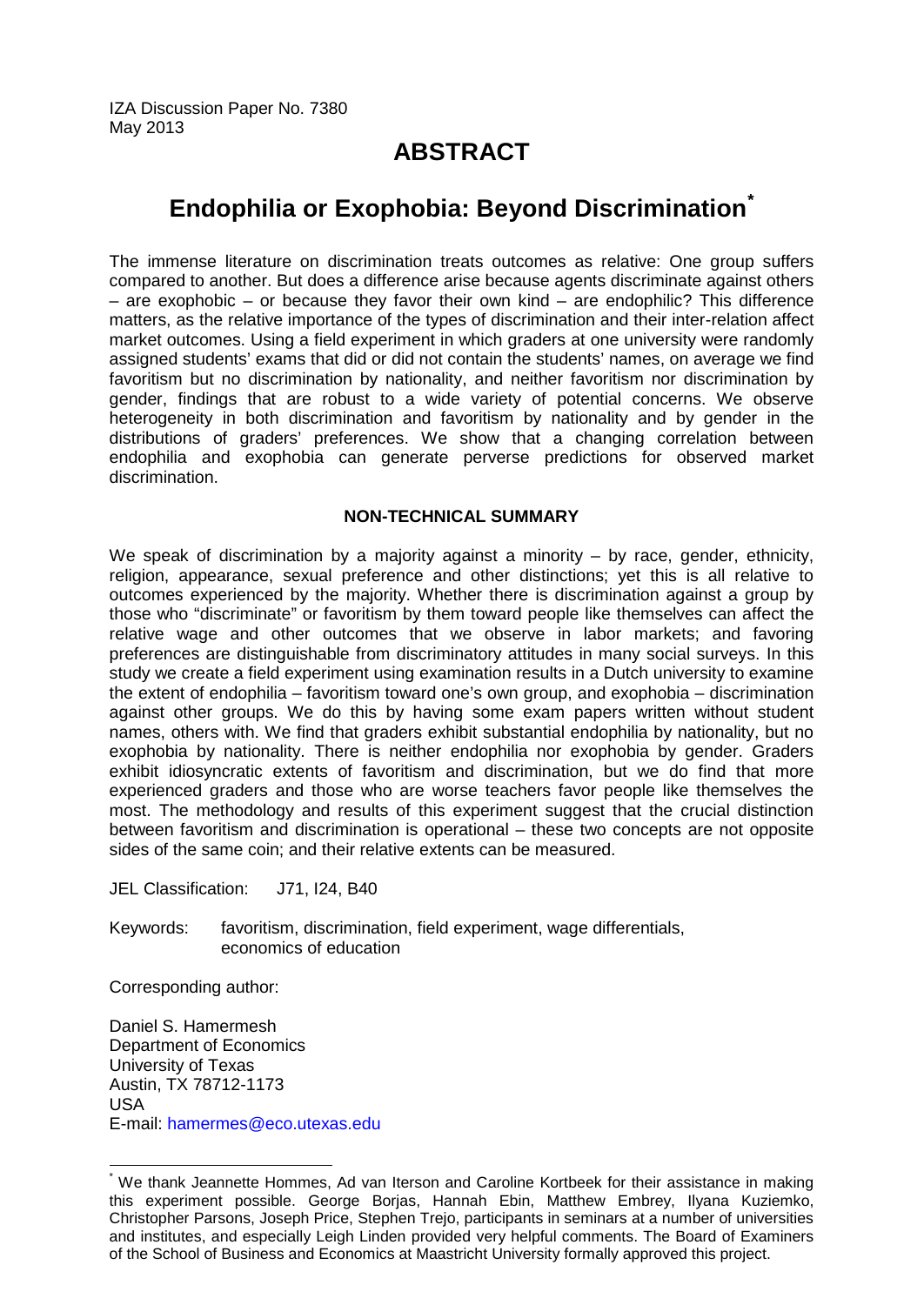Although we could not perceive our own in-groups excepting as they contrast to outgroups, still the in-groups are psychologically primary. Hostility toward out-groups helps strengthen our sense of belonging, but it is not required. [Allport, 1954]

#### **I. Introduction**

Economists have studied labor-market discrimination at least since Becker (1957). Differences in labor-market and other outcomes by race, gender, ethnicity, religion, weight, height, appearance and other characteristics have been examined in immense detail, over time and in many economies. The focus has, however, been nearly exclusively on measuring differences in outcomes between groups, under the assumption that the "majority" group's outcome is the norm while the "minority" group is discriminated against. But since the only concept that is measured is a difference, it could just as easily be that the majority group is favored while the minority group's outcome is the norm.

The possibility that we are measuring the extent of favoritism rather than discrimination has been pointed out by Goldberg (1982) and by Cain (1986) in his survey; but beyond that the issue appears to have been completely neglected, including by the more recent *Handbook* surveys of the literature on discrimination (Altonji and Blank, 1999; Fryer, 2011). Once we recognize that favoritism need not be the obverse of discrimination, the importance of studying preferences for favoritism/discrimination increases. Although the distribution of discriminating agents' tastes underlay Becker's theory, in most empirical research the demand side—the behavior of discriminatory agents—has not been studied explicitly. Only recently has there been even a small upwelling of interest in examining their behavior and its impacts on outcomes, typically considering how agents' behavior toward those who match them along some dimension differs from their behavior toward those who do not match them.<sup>[1](#page-3-0)</sup> Even most of these studies, however, have looked only at averages, and none has combined the analysis of the distributions of preferences.

<span id="page-3-0"></span> $\frac{1}{1}$ <sup>1</sup>See Price and Wolfers (2010) and Parsons *et al* (2011) for evidence from professional sports; Dee (2005), Lavy (2008) and Hinnerich *et al* (2011) for examinations of education; Cardoso and Winter-Ebmer (2010) and Giuliano *et al* (2011) on wages and hiring; Baguës and Esteve-Volart (2010) on parliamentary elections; and Dillingham *et al* (1994), Donald and Hamermesh (2006) and Abrevaya and Hamermesh (2012) for studies of economists' behavior.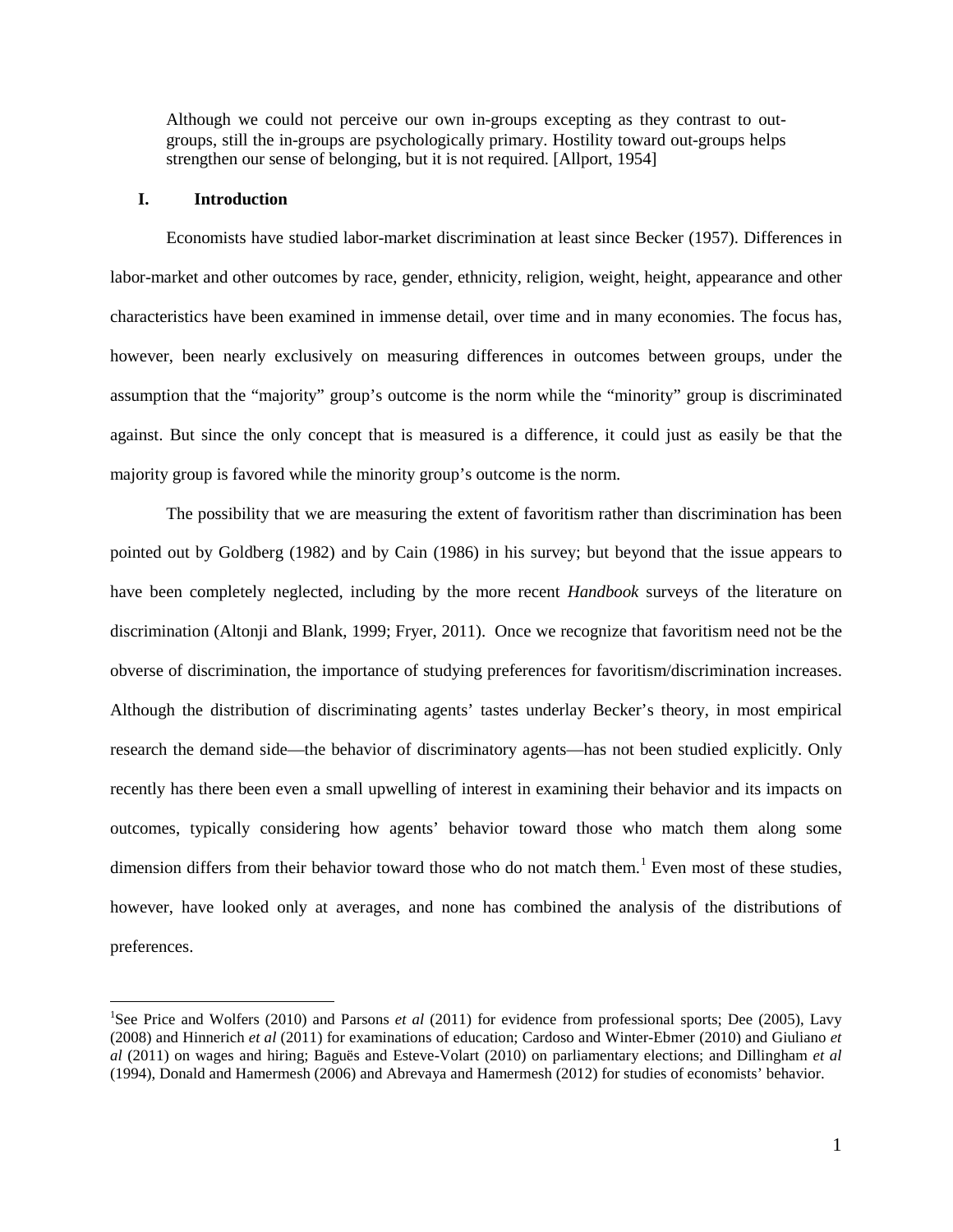To distinguish clearly the *who* and the *how* in discrimination, we introduce four terms: Endophilia, endophobia, exophilia, and exophobia. The prefix *endo* refers to preferences towards people like oneself, the prefix *exo* to people unlike oneself. The suffix *philia* refers to favoritism and *phobia* to discrimination. Hence, *endophilia* denotes preferences for member of one's own group, while *exophobia* denotes preferences against members of other groups. One can also imagine, however, that some agents prefer members of other groups—are *exophilic*, while other agents are *endophobic*—discriminate against people like themselves.

Here we discuss the results of a field experiment that allows us to examine whether agents are endophilic and/or exophobic, and to characterize the distributions of the tastes of the discriminating/favoring agents. We do this by randomly revealing or concealing names on students' final exams, and thus randomly allowing or not allowing graders to infer the gender and nationality of the students. The key to separating endophilia from exophobia is that, instead of only having two groups with visible characteristics, we create two additional groups that have the same characteristics, except that they are anonymous and are arguably neither discriminated against nor favored by any of the agents.<sup>[2](#page-4-0)</sup> These groups provide two clear baselines against which we can measure endophilia/exophobia by the agents on the demand side. Hence, we identify endophilia (exophobia) as the treatment of members of one's own group (of another group) with visible names compared to the treatment of members of one's own group (of another group) with concealed names. We focus specifically on endophilia/exophobia by nationality and gender, but this method could be applied to any of the outcomes that have been studied in this immense literature.

<span id="page-4-0"></span><sup>&</sup>lt;sup>2</sup>The only experiments like ours were conducted in laboratories (Fershtman *et al*, 2005; Ahmed, 2007). The latter had artificially-designated in- and out-groups; the former dealt with nationalities but was based on statements by students on how they would behave in a trust game. While laboratory evidence is useful, as discussed by Levitt and List (2007) it suffers from a number of difficulties that can be addressed in field experiments.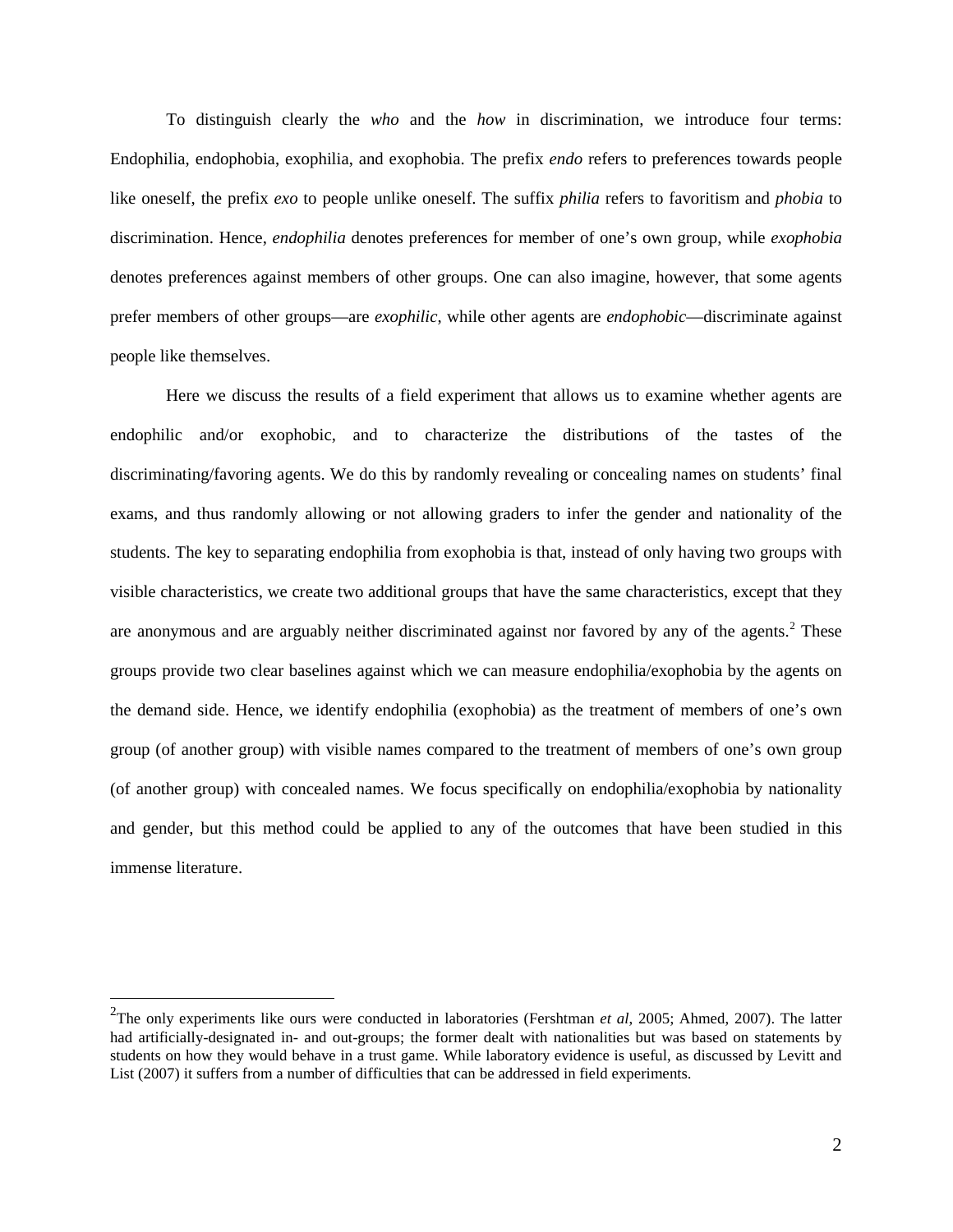#### **II. Empirical and Theoretical Motivation**

The importance of the distinction between favoritism and discrimination can be seen in a variety of ways. First, discrimination and favoritism can lead to different distributions of outcomes and to differences in overall welfare. Consider, for example, a supervisor who distributes a bonus payment of \$300 among one Black, one White and one Hispanic worker. The norm is to give \$100 to each worker, but a favoring (discriminating) supervisor will give \$10 more (less) to a certain worker. A supervisor who favors the White worker will give her \$10 extra, leaving \$95 each for the Black and Hispanic workers (B  $= $95$ , W  $= $110$ , H  $= $95$ ). A supervisor who discriminates against the Black worker gives her \$10 less, leaving \$105 each for the White and Hispanic workers ( $B = $90$ ,  $W = $105$ ,  $H = $105$ ). In both cases the difference in outcomes between the White and the Black worker is \$15, but White-Hispanic relative wages differ under each alternative. The importance of this difference is strengthened if we consider convexity in utility and the likely differences in the initial situations of the workers. Under these conditions it is straightforward to show that, for the same gap in outcomes, the sum of utility losses is greater when the gap is generated by discrimination than when the gap is generated by favoritism.

Second, the concepts of endophilia and exophobia can be measured, albeit imperfectly, in the realworld, and these measures show that they are not necessarily opposite. Beginning in 1996, and biennially except in 2002, the U.S. General Social Survey has asked questions, "In general, how close do you feel to Whites [Blacks]?" with answers on a nine-point scale ranging from  $9 =$  very close to  $1 =$  not close at all. Table 1 describes these data, separating answers by Whites and Blacks, and pooling 1996-2000 as an early period, 2004-2006 as a later period. (We exclude the 2008 and 2010 data because the campaign and election of President Obama may have altered expressed preferences.) Several things stand out: 1) Unsurprisingly, expressed closeness to one's own group exceeds that to the other group; 2) While Whites' closeness to other Whites changed little over this period, there was a very large increase in their expressed closeness to Blacks; 3) There are only small changes in Blacks' expressed closeness to either Whites or Blacks; and 4) The correlation between expressed closeness to one's own and the other is positive and increases (significantly) between the two sub-periods. Implicitly, those who favor members of their own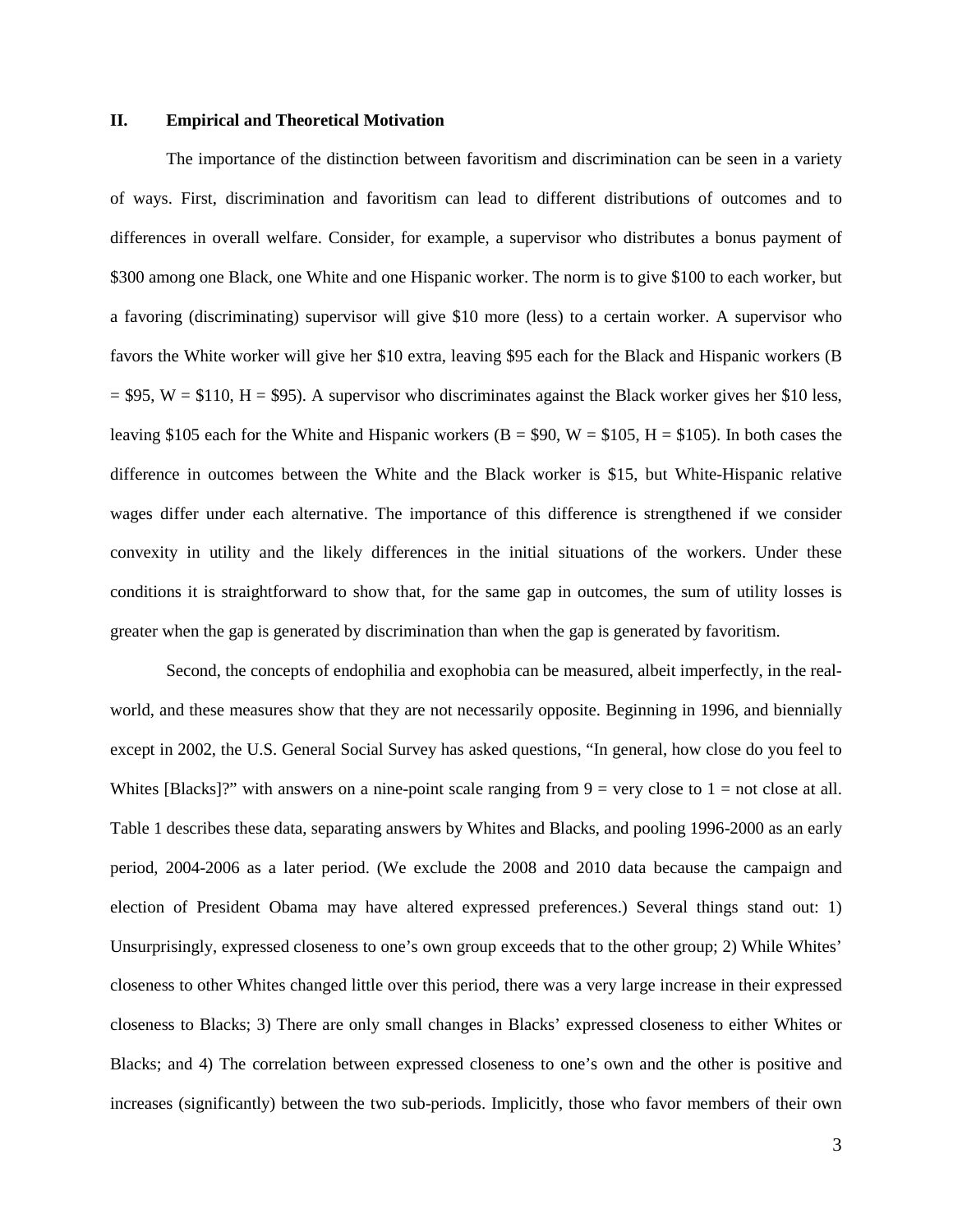group more disfavor members of the other group less, or, in our terminology, there is a negative relation between endophilia and exophobia. Endophilia and exophobia are distinct concepts, not opposite sides of the same coin, and are notions that correspond *mutatis mutandis* to items included in social surveys.

The distinction between favoritism and discrimination has important theoretical implications. As Goldberg (1982) showed, if favoritism toward one's own group drives observed, apparently discriminatory differentials, these differentials can persist in a competitive market. Goldberg reached this conclusion by assuming favoritism preferences *instead of* the discriminatory preferences of Becker (1957). If, however, discrimination and favoritism are allowed to co-exist in this model, they will generate different predictions about measured intergroup wage differentials depending on the relationship between them. As an illustration, consider two polar cases: Case 1, the most endophilic employers are also the most exophobic—the correlation between tastes for members of one's own group and distastes for the other group is  $\rho = +1$ ; and Case 2, the most endophilic employers are also the least exophobic—the correlation between tastes for members of one's own group and distastes for the other group is  $\rho = -1$ .

Assume, as Becker does in his model, that all employers are White, and assume too that the distribution of endophilia is  $f(e)$  and of exophobia is  $f(x)$ . Also assume a fixed labor force, some fractions of which are White and Black. Further, assume for simplicity that White workers sort first into firms.<sup>[3](#page-6-0)</sup> In Case 1 the marginal White worker will be employed at the least endophilic among those employers who are sufficient in number to hire the White workers. Black workers will not seek jobs with these employers, since they are also the most exophobic. Instead, they will fill up jobs at the least exophobic employers (who happen also to be the least endophilic).<sup>[4](#page-6-1)</sup> The result, shown in Figure 1, is that the observed market discrimination coefficient, the ratio of white to black wages, is MDC<sub>1</sub> = [1+e]/[1-x<sub>1</sub>], where we have indexed the white wage in the absence of favoritism or discrimination to equal 1.

<span id="page-6-0"></span> <sup>3</sup>  $T$ This assumption simplifies our argument but is not needed, since the core of the argument relies on the competition for positions between Whites and Blacks.

<span id="page-6-1"></span><sup>&</sup>lt;sup>4</sup>See Charles and Guryan (2008) for a discussion of the empirical importance of the marginal discriminator.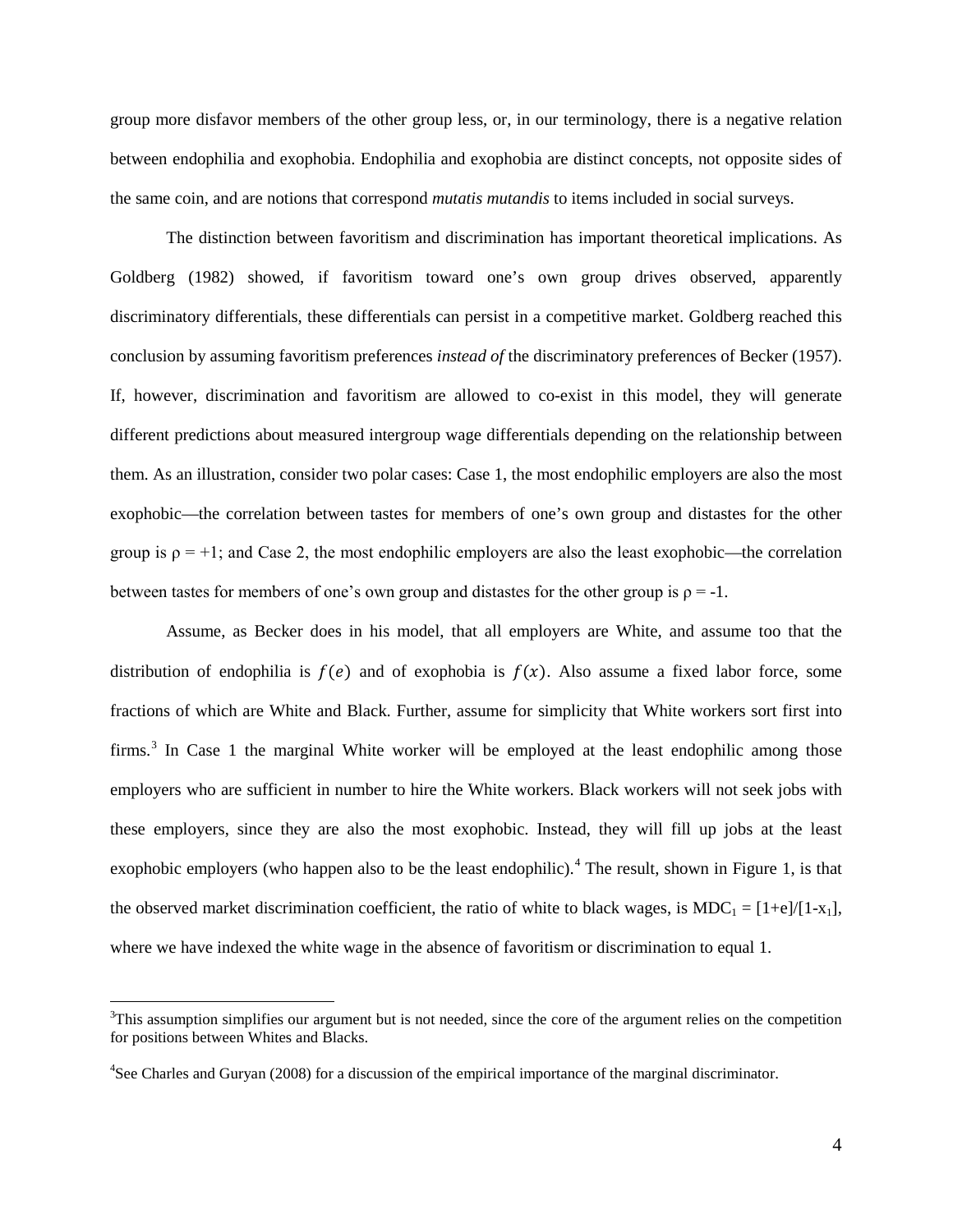In Case 2 both White and Black workers are seeking jobs with the same employers, the Whites because these employers are most endophilic, and the Blacks because they are least exophobic. Blacks are competing for the same jobs as Whites, and wind up taking jobs with those employers who are the least exophobic (and also the most endophilic) among the remaining employers. In this case the marginal Black employee is matched with a more exophobic employer, and thus Blacks face more measured discrimination:  $MDC_2 = [1+e]/[1-x_2] > MDC_1$ . This example illustrates that differences in joint distribution of endophilia and exophobia generate different market wage differentials. For the same preferences, same distribution of employers, and same distribution of workers, the wage gap is smaller if the most bigoted (against blacks) employers are also those who favor Whites most.

#### **III. Constructing the Experiment**

#### *A. The Environment*

To make the distinction between favoritism and discrimination empirically we set up a field experiment that we carried out during the final exam week in June 2012 at the School of Business and Economics (SBE) of Maastricht University in The Netherlands. The language of instruction throughout the SBE is English. This environment has a number of features that make it particularly appropriate for distinguishing between favoritism and discrimination. Partly because Maastricht is near the German border, the SBE has a large share of German students (51 percent) and academic staff (22 percent) mixed with Dutch and other nationalities. The student population is 36 percent female, and the academic staff is 28 percent female.<sup>[5](#page-7-0)</sup> German students have a reputation for being more hard-working than Dutch and other students. These contrasts by nationality could potentially be the basis for discrimination/favoritism, although it is unclear *a priori* in which direction these will be.<sup>[6](#page-7-1)</sup>

<span id="page-7-0"></span> <sup>5</sup> <sup>5</sup>The SBE homepage [\(http://www.fdewb.unimaas.nl/miso/index.htm\)](http://www.fdewb.unimaas.nl/miso/index.htm) provides these statistics for enrolled students in 2010 for nationality and 2012 for gender. Statistics about staff refer to full-time-equivalent academic staff in 2012 and are taken from the internal information system "Be Involved."

<span id="page-7-1"></span><sup>&</sup>lt;sup>6</sup>While it is often found that people favor (discriminate against) groups with same (different) characteristics, there are also situations in which the opposite is the case. One can, for example, think of many situations in which relative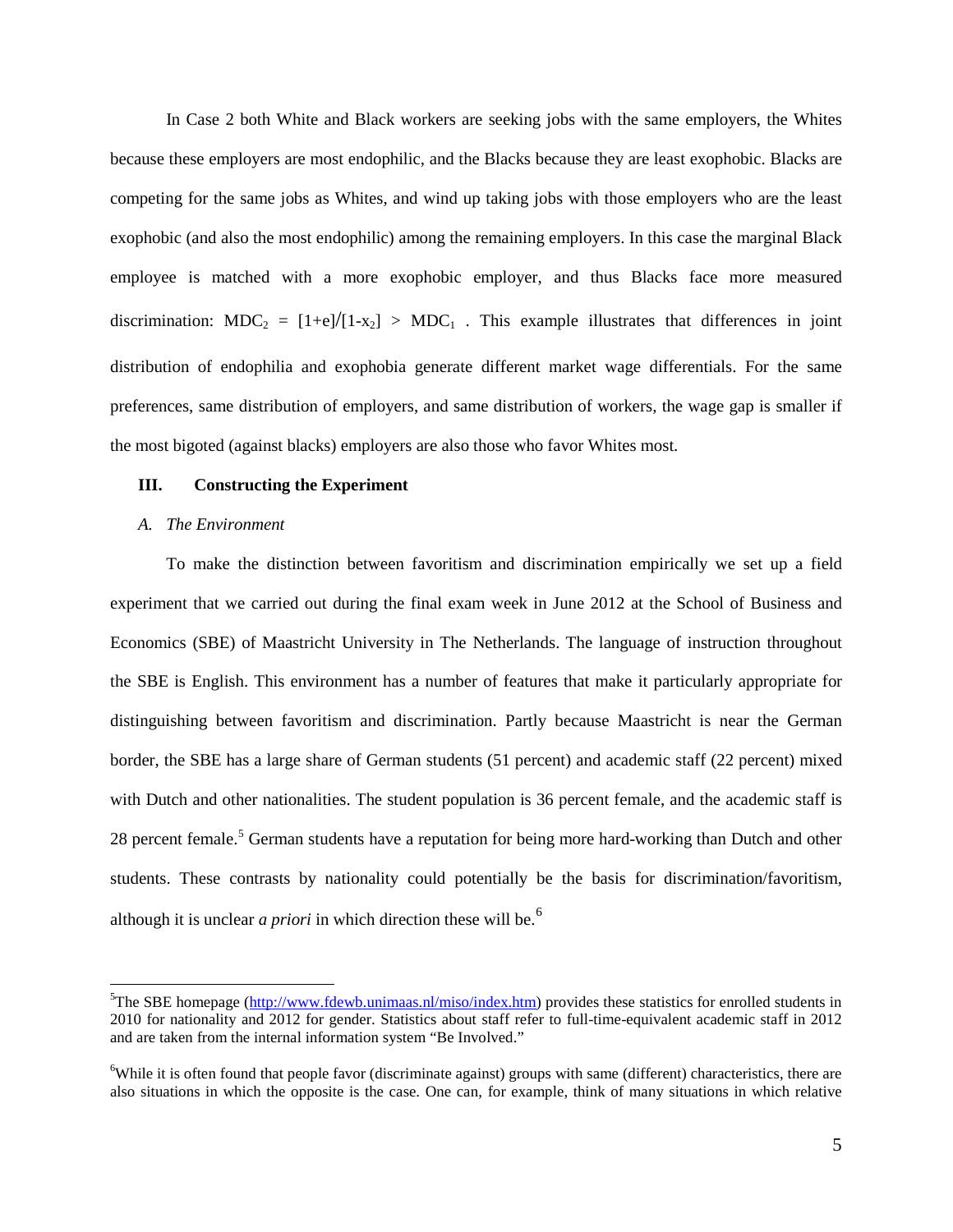The grading of final exams, which we examine here, is a good setting for distinguishing the effects of tastes for discrimination from those of statistical discrimination, because graders do not gain anything from favoring or disfavoring specific groups. Also, until the teaching period that we examine all students were required to write their names on their exams, enabling the graders to identify the students' gender and nationality.<sup>[7](#page-8-0)</sup> Finally, and most important, this experiment has real-world consequences: The grades are important to students; also, much of the graders' jobs revolves around their role in scoring exams.

In the SBE written exams are given in ten sessions spread over a week, with many courses giving their exams simultaneously. Students in all the courses assigned to each session take their exams together in a large conference hall filled with desks that are arranged in blocks of 5 columns and 10 rows.<sup>[8](#page-8-1)</sup> To prevent cheating each student's desk is predetermined by the Exams Office (the organization responsible for examination procedures). The desk assignment is based on student ID numbers, first by sorting them from lowest to highest within each block, and then filling in sequentially within each column from left to right.<sup>[9](#page-8-2)</sup> Figure 2 illustrates the arrangement of desks in each block.

 $\overline{a}$ 

outcomes suggest that males are exophilic or endophobic (e.g., Donald and Hamermesh, 2006, although that study cannot distinguish between these two types of behavior).

<span id="page-8-0"></span><sup>&</sup>lt;sup>7</sup>The grader can infer the nationality and gender of the students when she sees the family name, even if she does not know the student, because Dutch and German names are quite distinct. To test this we asked 9 staff (5 German and 4 Dutch, of whom 5 were female) to guess the nationality and gender of 50 student names from our sample. We selected the student names block-randomly to reflect the nationality mixture in our sample (19 German, 17 Dutch and 14 other nationalities, of whom 16 were female). The staff correctly identified the German names in 64 percent, the Dutch names in 65 percent and the gender in 90 percent of the cases.

<span id="page-8-1"></span><sup>&</sup>lt;sup>8</sup>Exams in courses with more than 50 students are written in the same session in multiple blocks. Exams in courses with fewer than 50 students are either kept in one block or are combined with the exams in other courses. There are a few blocks that have as many as 12 rows.

<span id="page-8-2"></span><sup>&</sup>lt;sup>9</sup>Student IDs are assigned in ascending order based on the moment a prospective student contacts Studielink (the Dutch centralized system for university application; [https://app.studielink.nl/front-office/\)](https://app.studielink.nl/front-office/). This means that earlier cohorts have lower-number IDs, and later cohorts and exchange students have higher-number IDs.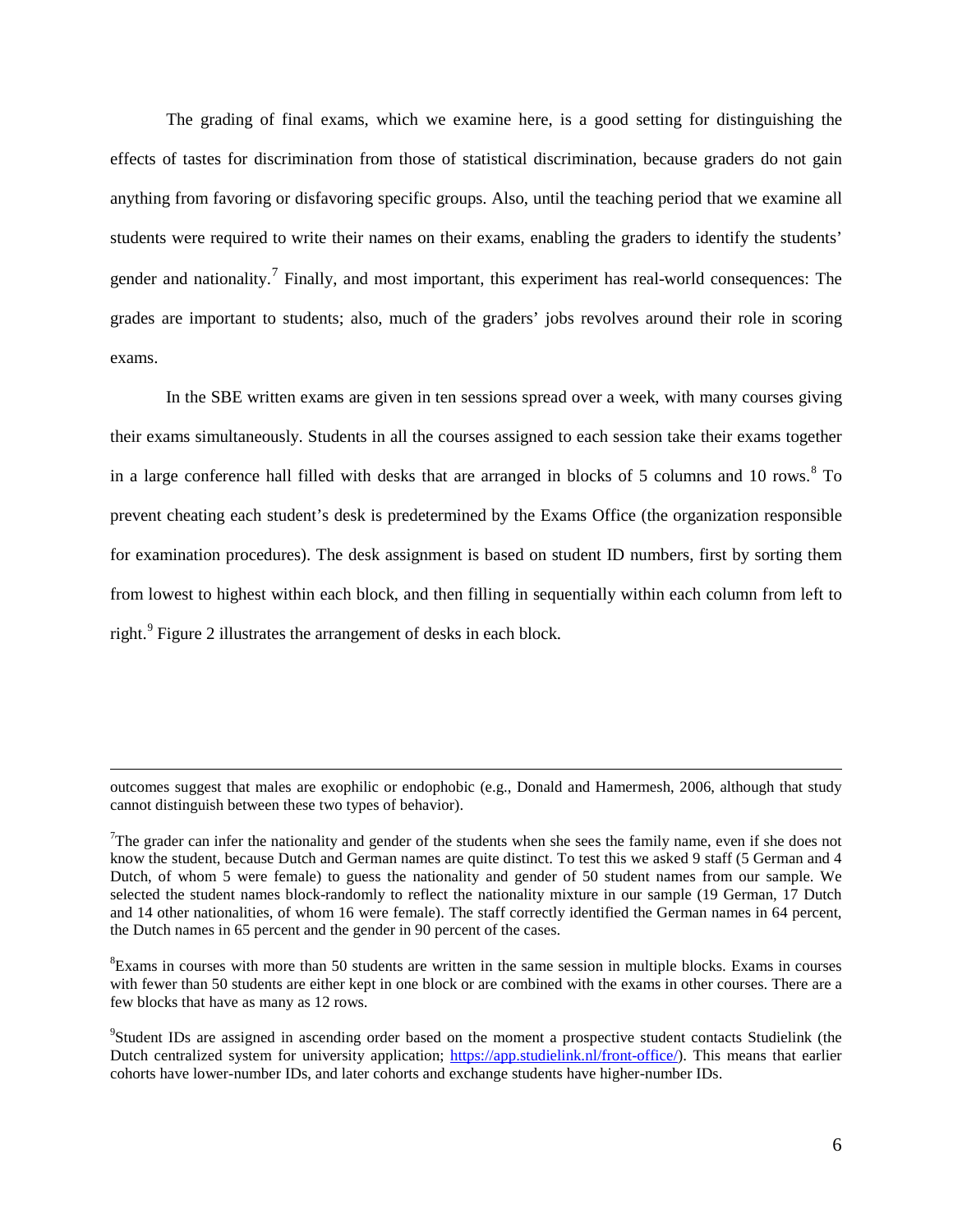#### *B. The Experiment and Data Collection*

The students in each session arrive at the exam hall and locate their assigned block based on the course they are taking. Within the block they then locate their assigned desk, which is marked with their student ID number. Once the exam session starts students have three hours to complete their exams. During that time one invigilator (not the same person as the exam grader) supervises each block. We asked the invigilators to place yellow sheets on all desks in the first three rows of each block (see Figure 2), thus ensuring that the recipients were mixed by ID number, and thus more or less random by seniority in the University. The sheets stated that the students on whose desk one was placed should *not* write their name but *only* their ID number on the exam sheets.<sup>[10](#page-9-0)</sup> Because of the predetermined arrangement of desks this meant that a random sample of students within each course—the "*blind"* group—was asked not to write their names, so that the grader would only observe their ID numbers when grading. For the rest of the students—the *"visible"* group—graders could observe both names and IDs, as in previous teaching periods.

We collected additional information from several other sources. The Exams Office provided us with the nationality and gender of the students, grades in previous courses, and the desk arrangement during the exam. From the seating arrangement we could infer which students were asked not to write their names (yellow sheets, rows 1-3) and which were allowed to do so. To check students' compliance with the experiment's instructions, we manually went through all the exams and checked which students wrote down their names and which students did not.<sup>[11](#page-9-1)</sup>

At the SBE it is common practice to split the grading burden among various graders by letting each one handle all the answers to a particular set of questions on the same exam. The course coordinators

<span id="page-9-0"></span><sup>&</sup>lt;sup>10</sup>We blocked entire rows instead of scattered seats within each for simplicity. We treated rows instead of columns in order to capture students with a variety of high and low ID numbers within each course. The Exams Office informed the course coordinators—who were in charge of organizing the grading of the exams—before the examination period that a new examination procedure was being tested, so that some exams might only have ID numbers. They were asked to grade those exams as they usually would.

<span id="page-9-1"></span><sup>&</sup>lt;sup>11</sup>This was done immediately after the exam, before the course coordinators received the exams to arrange the grading.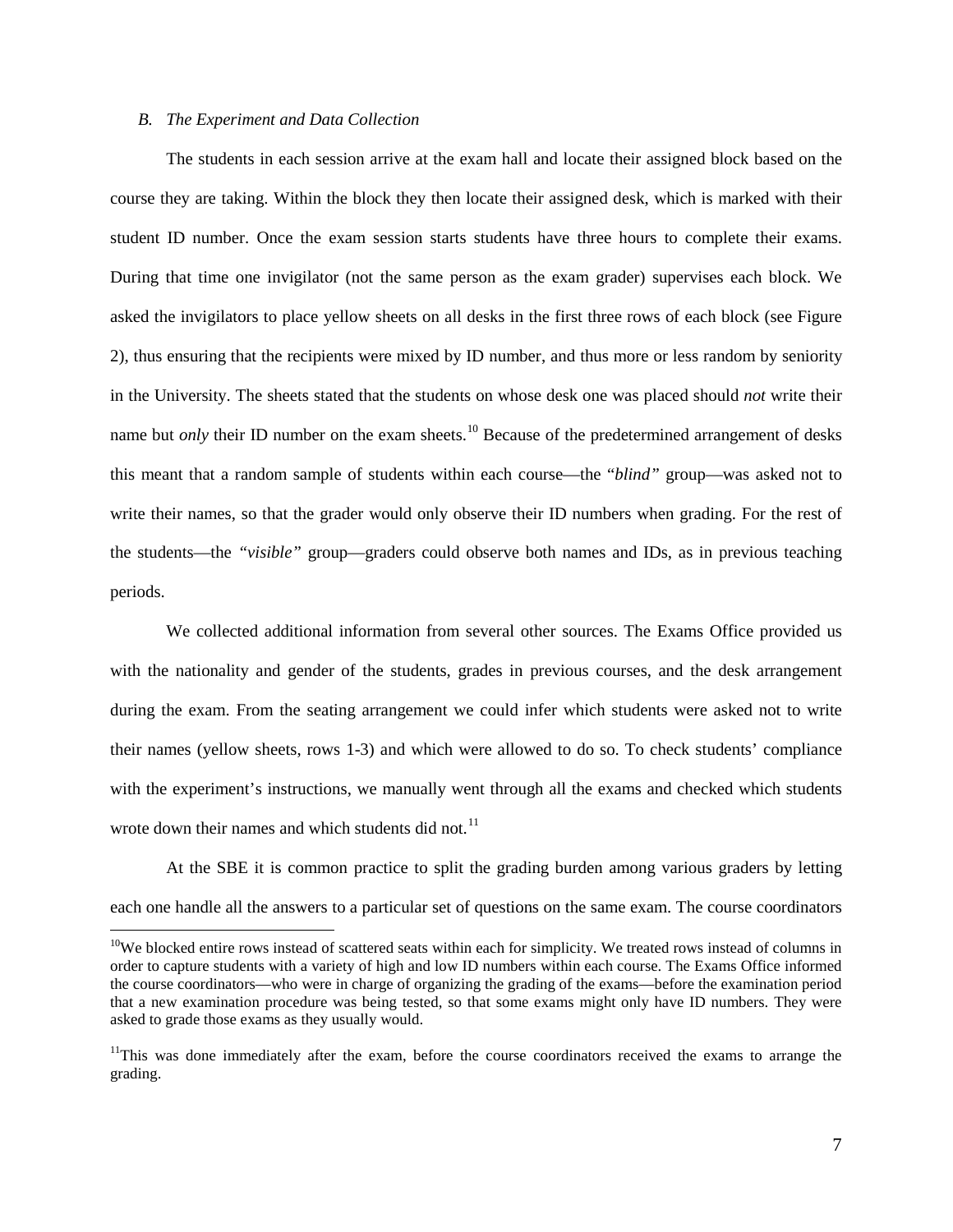identified the grader of each question and provided us with information on the grading. This information included the score on each question and the maximum possible points per question. They also provided us with other available grades that the student had attained in the course, including on course participation and any term paper.<sup>[12](#page-10-0)</sup> A survey sent after the grading to all graders and course coordinators provided information on the grader's gender, nationality, teaching experience and grading behavior during the experiment.<sup>[13](#page-10-1)</sup> From the SBE's online tool for course evaluations we gathered the total number of courses in which the grader had been involved at the SBE and the average instructor evaluations provided by the students for that grader in all previous courses since the creation of the online tool. Our sample contains 25 out of the 42 courses that had final exams, including 42 graders and 1,495 exams that were scored.<sup>[14](#page-10-2)</sup>

The upper part of Table 2 examines the internal validity of the experiment, testing whether the questions in the treated (Visible) group were answered by students whose characteristics before they entered the examination room differed in measurable dimensions from those in the untreated (Blind) group. We present these results separately for those students whom we intended to treat (ITT) and those who were actually treated.<sup>[15](#page-10-3)</sup> We first examine differences by gender and nationality, the two characteristics on which we focus, and in the students' grades before the final exam. The Blind and Visible groups are balanced in both gender and nationality: The p-values indicate that none of the tests of differences in the means between the Blind and Visible groups along the dimensions that form the focus of this study can reject the hypothesis that they are zero. Indeed, not only are the fractions of men and

<span id="page-10-0"></span> $12$ Most course coordinators had this information readily available in an Excel file. We manually collected the scores on each exam question for 7 courses.

<span id="page-10-1"></span><sup>&</sup>lt;sup>13</sup>We manually added the gender and nationality of the graders who did not fill out the survey. Grading behavior includes whether graders' looked up any names while grading.

<span id="page-10-2"></span><sup>&</sup>lt;sup>14</sup>We excluded 8 courses that only used Multiple Choice or Fill-In-The-Blank questions. In 7 out of the 34 eligible courses the course coordinators either declined permission to use the data or did not respond to repeated requests for this information. We excluded one course for which we could not directly link the questions graded to unique graders. We also excluded another course which did not have the exam in the conference hall.

<span id="page-10-3"></span> $15$ The blind treatment group had a little over 80-percent effectiveness, and an additional 2 percent of the students got into the blind group but should not have. This latter was most likely due to mistakes by the invigilators when placing the yellow sheets or by students forgetting to write their names.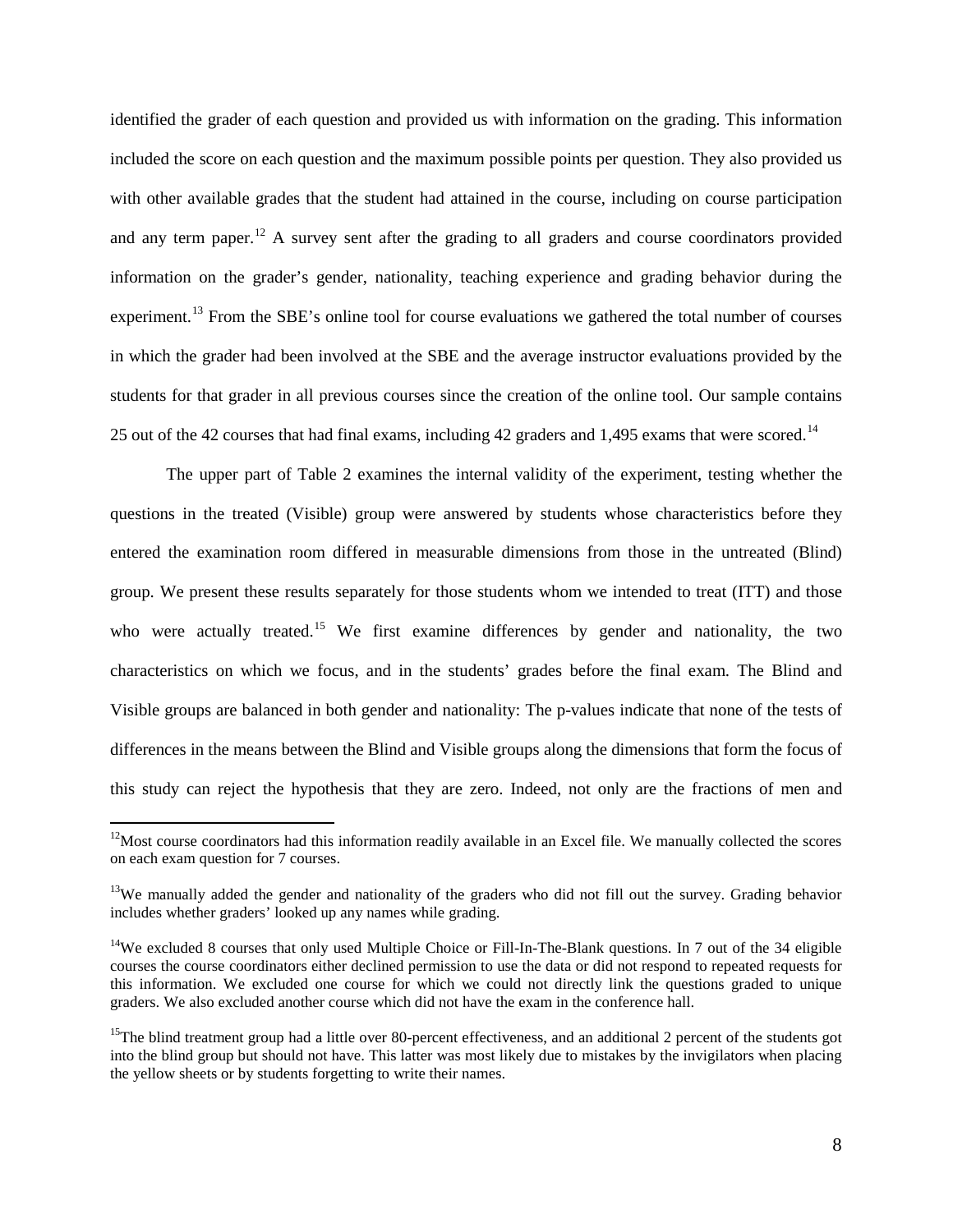women, Germans and Dutch, insignificantly different from each other; the absolute differences are never greater than two in the second decimal place between the Blind and Visible groups.

We have additional information on some of the students—other grades that were awarded before the exams were given, such as prior grade point average (GPA), and classroom participation, presentation in class and term-paper grades in the particular course. We find no significant differences between the Blind and Visible students in GPA and their participation grades. The Visible group performs slightly better in the grades assigned for student presentations. This difference is not quite statistically significant, however; and perhaps more important, grades for classroom presentations were given to only about onethird of the students.

We also have grades from the Multiple Choice and Fill-In-The-Blank questions that were included in a minority of the final exams. We can thus test whether, despite the apparent randomness of assignment, outcomes differed between the two groups on questions on which the grading was unambiguous and could not have been affected by the mechanisms we study here. As the bottom part of Table 2 shows, the Blind group did have marginally higher scores on the Multiple Choice questions, but here too the differences are not quite statistically significant. These results confirm that the research design created equivalent groups of students.<sup>[16](#page-11-0)</sup>

#### **IV. Inferring Average Outcomes and Distributions of Preferences**

Let a student, denoted by *s*, answer an exam with several questions, and let the grader of each question be denoted by *g*. We index each answer by the pair  $(s, g)$ .<sup>[17](#page-11-1)</sup> We also know the pair  $(C(s), C(g))$ , where C is either some student-invariant bivariate characteristic, such as gender, or some characteristic vector, such as nationality. Finally, we know whether a particular answer by a particular student was

<span id="page-11-0"></span> $16$ Considering that we tested several separate characteristics, it is not unlikely that some of those tests will reject the null hypothesis at the 10 percent level purely by chance. If we correct the p-values for multiple testing (using the Bonferroni, Šidák, or Holm adjustments), we find no significant differences between Blind and Visible students in any of the characteristics, even at the 10 percent level of significance.

<span id="page-11-1"></span> $17$ We ignore course identifiers for simplicity, since all graders except one were uniquely assigned to one course.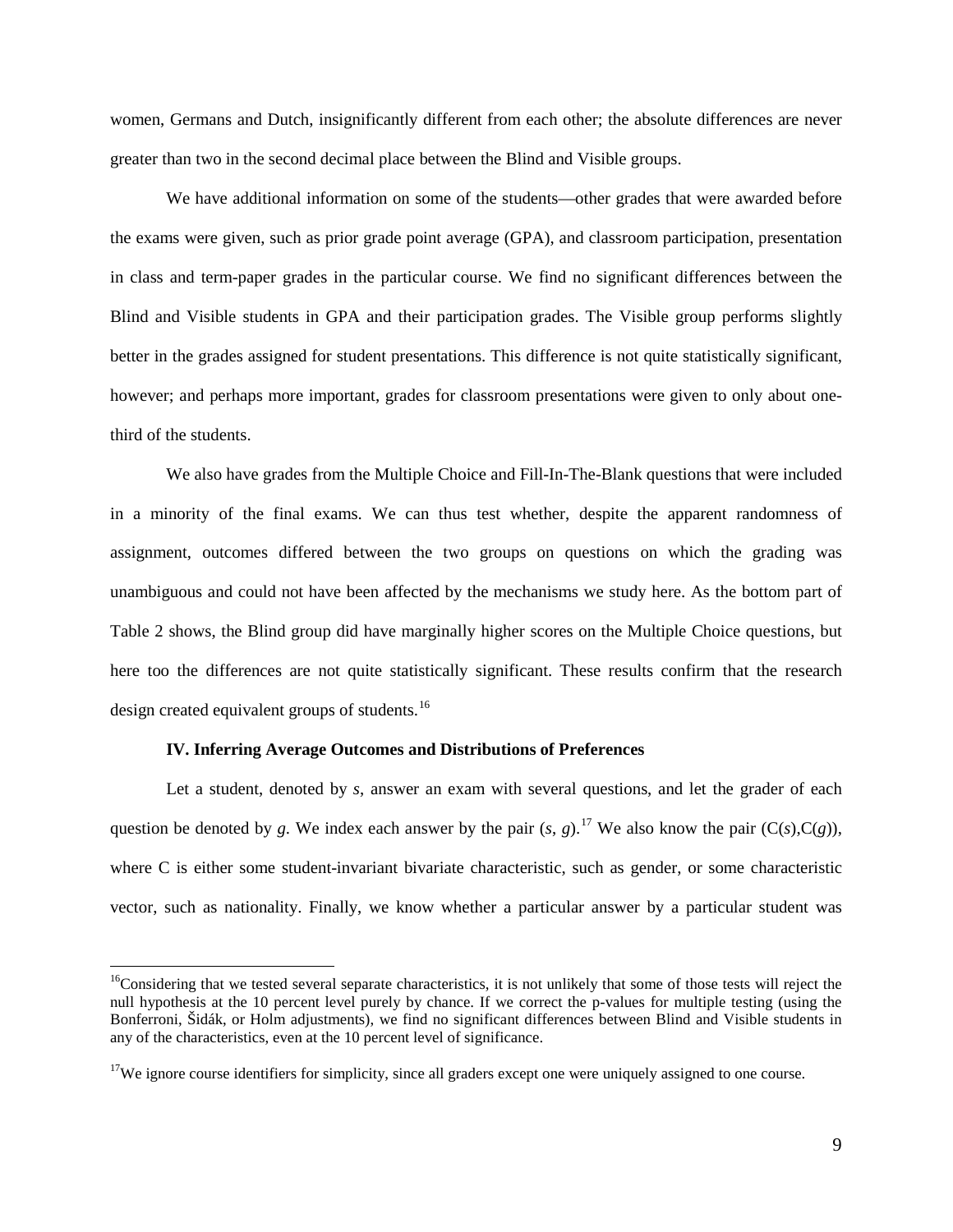graded blind or visible, so that each pair  $(C(s),C(g))$  can be expanded to the triplet  $(C(s),C(g),v)$ , where  $v=1$  if the grading is visible and 0 if not.<sup>[18](#page-12-0)</sup>

Consider the score function  $S(C(s),C(g),v)$  for each exam question, where we are especially interested in examining how *S* varies between cases when *s* and *g* match (i.e. share a common characteristic) and when they do not, and how that variation is affected by *v*. Define the following indicators:

(1a) 
$$
\Pi\{(C(s),C(g), v)\}=1
$$
, if  $C(s)=C(g)$  and  $v=1$ , 0 if not;

(1b) 
$$
I2\{(C(s),C(g),v)\}=1
$$
, if  $C(s)=C(g)$  and  $v=0$ , 0 if not;

(1c) 
$$
I3\{(C(s),C(g),v)\}=1, \text{ if } C(s)\neq C(g) \text{ and } v=1, 0 \text{ if not};
$$

and

(1d) I4{
$$
(C(s),C(g),v)
$$
} = 1, if  $C(s) \neq C(g)$  and  $v=0$ , 0 if not.

The average score of all students is:

(2) 
$$
T = \theta_1 S^*(I1) + \theta_2 S^*(I2) + \theta_3 S^*(I3) + [1 - \theta_1 - \theta_2 - \theta_3] S^*(I4),
$$

where the weights θ*<sup>i</sup>* are the shares of answers graded under each regime, and the (\*) denotes an average over those answers.<sup>[19](#page-12-1)</sup> Because we created the neutral categories with blind grading, we can estimate the average treatment effect on students for whom  $C(s) = C(g)$  (i.e., grader and student "match" on characteristic C) as:

(3a) 
$$
M_M = [S^*(I1) - S^*(I2)];
$$

and the treatment of students for whom  $C(i) \neq C(g)$  (who do not "match" on C) as:

(3b) 
$$
M_N = [S^*(14) - S^*(13)].
$$

If graders are endophilic and exophobic,  $M_M$ ,  $M_N > 0$ . In Section V we present estimates of each of the effects discussed here.

<span id="page-12-0"></span><sup>&</sup>lt;sup>18</sup>Presumably all particular  $(s, g)$  combinations are either blind or visible (although we investigate the extent of blindness in the blind grading).

<span id="page-12-1"></span><sup>&</sup>lt;sup>19</sup>While the same average would apply for a n-fold characteristic if we focus only on whether or not  $C(s)=C(g)$ , we could analogously and generally calculate  $n^2$  average treatment effects, one for each of the n aspects of the characteristic compared to itself and each other aspect.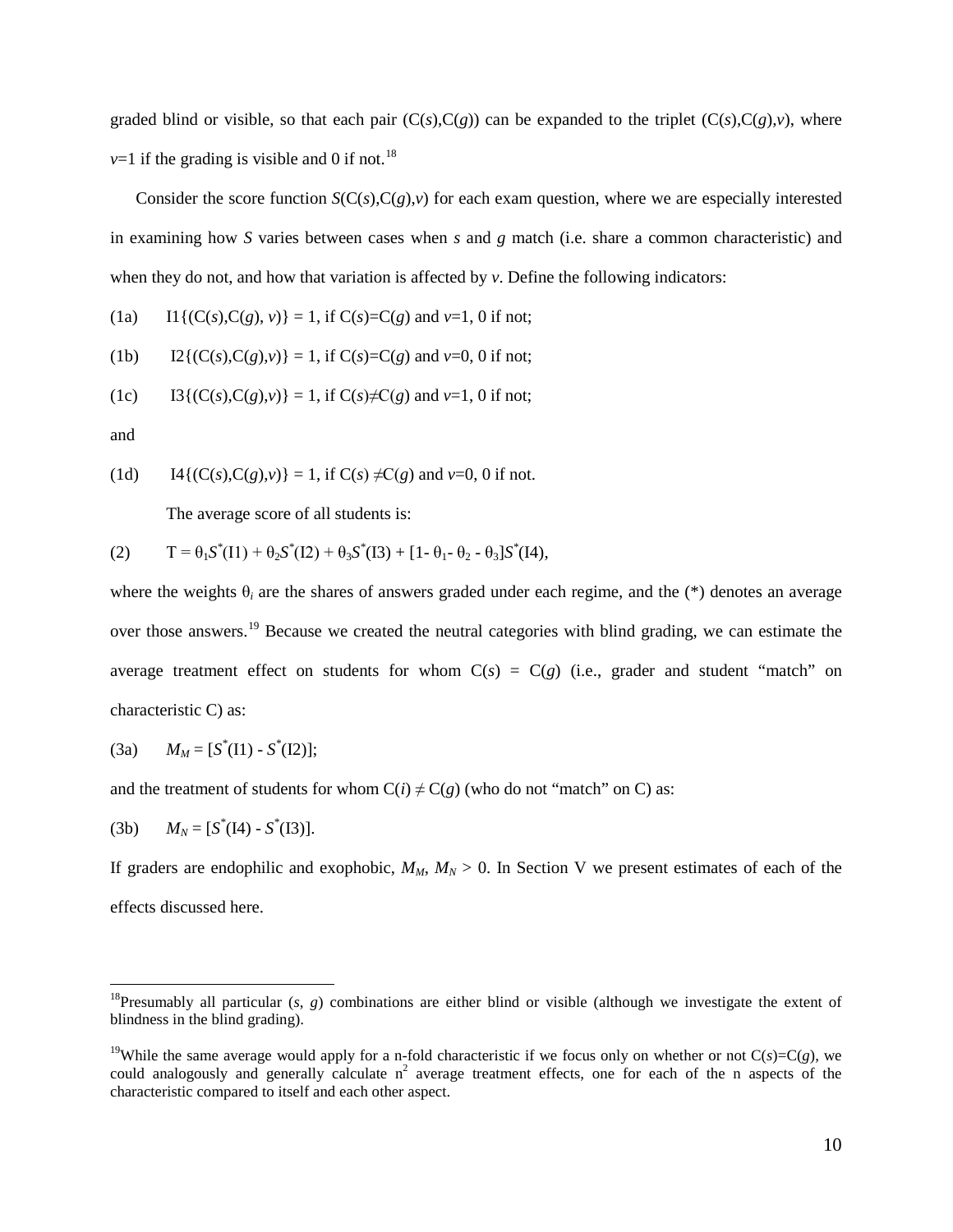From Equation (2) we can also recover the average "total" effect of the characteristic C(*s*) for a particular value,  $C(s) = C'$ . This is particularly important if we want to address the question of whether disclosing certain information (such as gender or nationality) affects an outcome, given a distribution of preferences and graders. Consider a variant of (2):

(4) 
$$
T_C = \eta_1 S^* (11 | C(s) = C^*) + \eta_2 S^* (12 | C(s) = C^*) + \eta_3 S^* (13 | C(s) = C^*) + [1 - \eta_1 - \eta_2 - \eta_3] S^* (14 | C(s) = C^*)
$$

where the weights η represent the shares of answers graded under each regime for all students with characteristic  $C(s) = C'$ . The total treatment effect of a particular characteristic C' being observable is the weighted average of the treatments when  $C(g) = C'$  and when  $C(g) \neq C'$ . Thus:

(5) 
$$
M_C = (\eta_1 + \eta_2)[S^*(11|C(g) = C') - S^*(12|C(g) = C')] + (1 - \eta_1 - \eta_2)[S^*(14|C(g) = C') - S^*(13|C(g) = C')].
$$

Equation (5) shows that the average treatment effect of a characteristic will depend on two factors: 1) The degree of endophilia and exophobia (the two bracketed expressions in (5)); and 2) The share of questions that are graded by graders with matching characteristics  $(\eta_1 + \eta_2)$  versus non-matching characteristics  $(1 - \eta_1 - \eta_2)$ .

We can also observe the behavior of individual graders toward the student groups as defined by  $C(s)$ . Each grader scores answers written by many different students, some with characteristics that match hers, others with characteristics that do not match, some of whom are Blind, others Visible. Then for a grader  $g$  we can calculate her average treatment of students,  $T^g$ , in a manner analogous to the average effect in (2) and obtain a distribution over all graders. More interesting for our purposes, we can estimate each grader's preferences for students who do and do not match their characteristics as:

$$
(6a) \t mMg = S*g(11)-S*g(12);
$$

and

(6b) 
$$
m_N^g = S^{*g}(14) - S^{*g}(13)
$$
,

where  $S^{*g}(Ij)$ ,  $j=1,2,3,4$ , is the average over all students whose exams are scored by grader *g* under each regime I*j*. Using these grader-specific average treatments, we can then obtain the distributions of endophilia and exophobia as  $f(m_M)$  and  $h(m_N)$ , providing specific analogues to the distributions discussed in Section II and presented in Figure 1. Thus, in addition to being able to distinguish the average extent of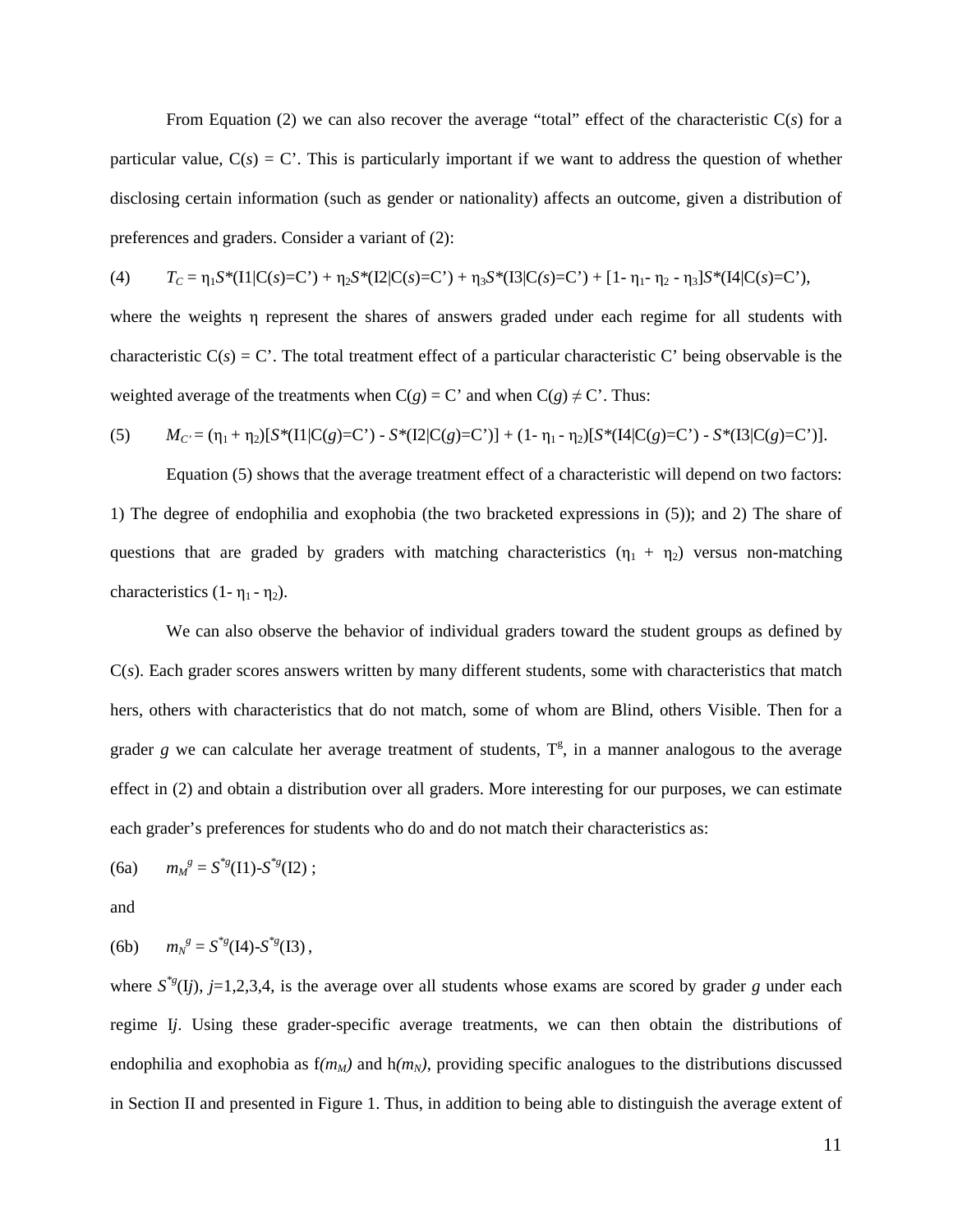favoritism toward one's own group from the average extent of discrimination against other group(s), the data allow us to obtain complete distributions of agents' implicit preferences.

#### **V. Empirical Strategy and Basic Results**

To estimate the impacts of nationality and gender matches on the points that graders assigned to students' answers, and to infer the differences discussed above, we estimate the regression:

(7) 
$$
S = \beta_1 MATCH*VISIBLE + \beta_2 MATCH*BLIND + \beta_3 NON-MATCH*VISIBLE + \beta_4 NON-MATCH*BLIND + \gamma' X + \varepsilon,
$$

where here *S* is a unit normal deviate calculated for each exam question, and the other variable names are self-explanatory.<sup>[20](#page-14-0)</sup> The matrix *X* includes nationality or gender indicators for both students and graders,  $\varepsilon$ is a zero-mean error term and the regression is estimated without a constant. From this equation the estimates of endophilia and exophobia are:

(8a) 
$$
M_M = S^*(I1) - S^*(I2) = \beta_1 - \beta_2
$$

and:

(8b) 
$$
M_N = S^*(14) - S^*(13) = \beta_4 - \beta_3
$$

Thus the estimates of (7) provide direct analogs to the concepts we seek to measure. Note that these calculations mean that endophilia (exophobia) is indicated by a positive  $M_M(M_N)$ .

One special benefit that we obtain from our setting is that we can be sure that the implied preferences on matching are driven by taste-based discrimination and not by other common confounding factors like unobserved heterogeneity. In our experimental setting we are comparing arguably identical groups whose only difference—because the treatment was random—is that the graders observed the names of some but not of other students. The experiment allows us explicitly to compare Visible to Blind German students. This means that anything specifically German, such as writing style in English or particular calligraphic patterns, washes out in this comparison. This framework also makes it easy to

<span id="page-14-0"></span><sup>&</sup>lt;sup>20</sup>The distribution of the standardized question scores is roughly normal and slightly negatively skewed, but it is the same for all four groups defined by *VISIBLE*, *BLIND*, *MATCH*, and *NON-MATCH*.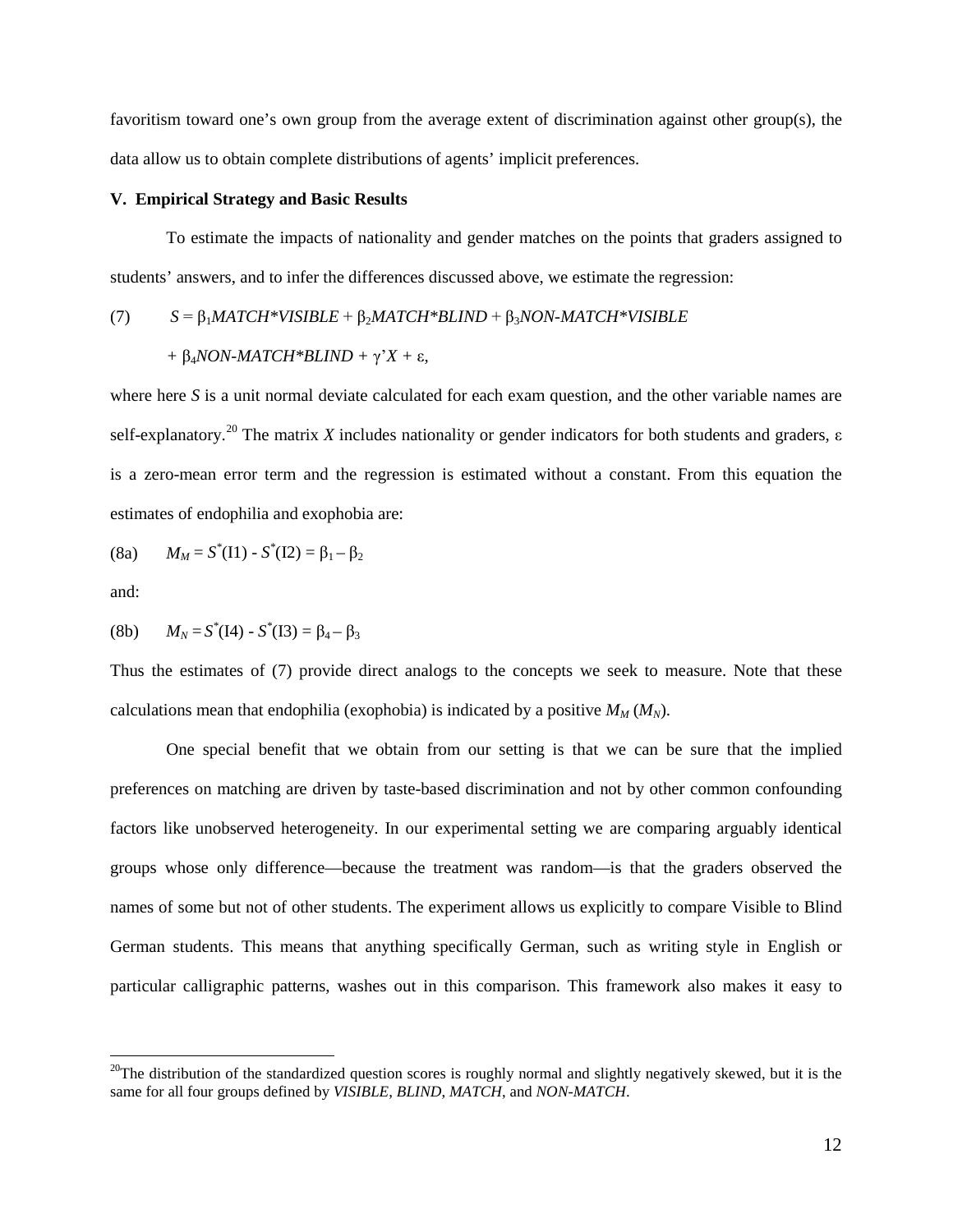expand Equation (7) to include interactions with some of the graders' measurable characteristics and thus to examine how  $M_M$  and  $M_N$  vary with them. We deal with these extensions in Section VI.

The first two columns of Table 3 present the estimated β and their standard errors for the basic equations describing matches/non-matches along the criteria of nationality and gender. Since the experimental design randomized by blocks of students within each course, we cluster the standard errors at the Intention-To-Treat and course (ITT-course) level, allowing for two clusters per course. We focus throughout on the estimates of  $M_M$  and  $M_N$  and their statistical significance.

It is clear that there is substantial endophilia by nationality in the grading. A student who matches the grader's nationality receives a score that is 0.17 standard deviations higher when her name is visible than when it is not. This addition to a matched student's grade is statistically significant at conventional levels. This effect is also economically important: Given that all the scores have been unit-normalized, it is equivalent to moving from the median score to the  $57<sup>th</sup>$  percentile of the distribution of scores. The size is similar to that of the effect of large differences in teacher quality on students' test scores that was found by Rivkin *et al* (2005). While favoritism by nationality exists in grading, there is no apparent exophobia by nationality: The estimated impact of being visible when not matching by nationality is small and positive.

The results of estimating the regression examining gender matching are shown in Column (2) of Table 3. Although the point estimate suggests the existence of endophilia, we cannot reject the hypothesis that it is zero.<sup>[21](#page-15-0)</sup> For non-matches there is exophilia, but here too the impact is statistically insignificant and also minute. On average grading seems gender-neutral in all dimensions.<sup>[22](#page-15-1)</sup>

<span id="page-15-0"></span> $21$ The small effects for gender could be a result of the graders being able to identify students' gender by the students' handwriting. We tested this by asking two raters (one of whom is an author but was not a grader) to guess the gender on the basis of the handwriting in a subsample of the actual exams. The gender guess was correct in 65 percent of the cases. This exceeds the 50-percent that could be obtained by throwing darts (although it equals what one would find using the student population average by gender). It may imply a small downward bias in these estimates.

<span id="page-15-1"></span> $22$ The results are also essentially the same when we include additional controls for seat number (see Figure 1) and the student's prior GPA.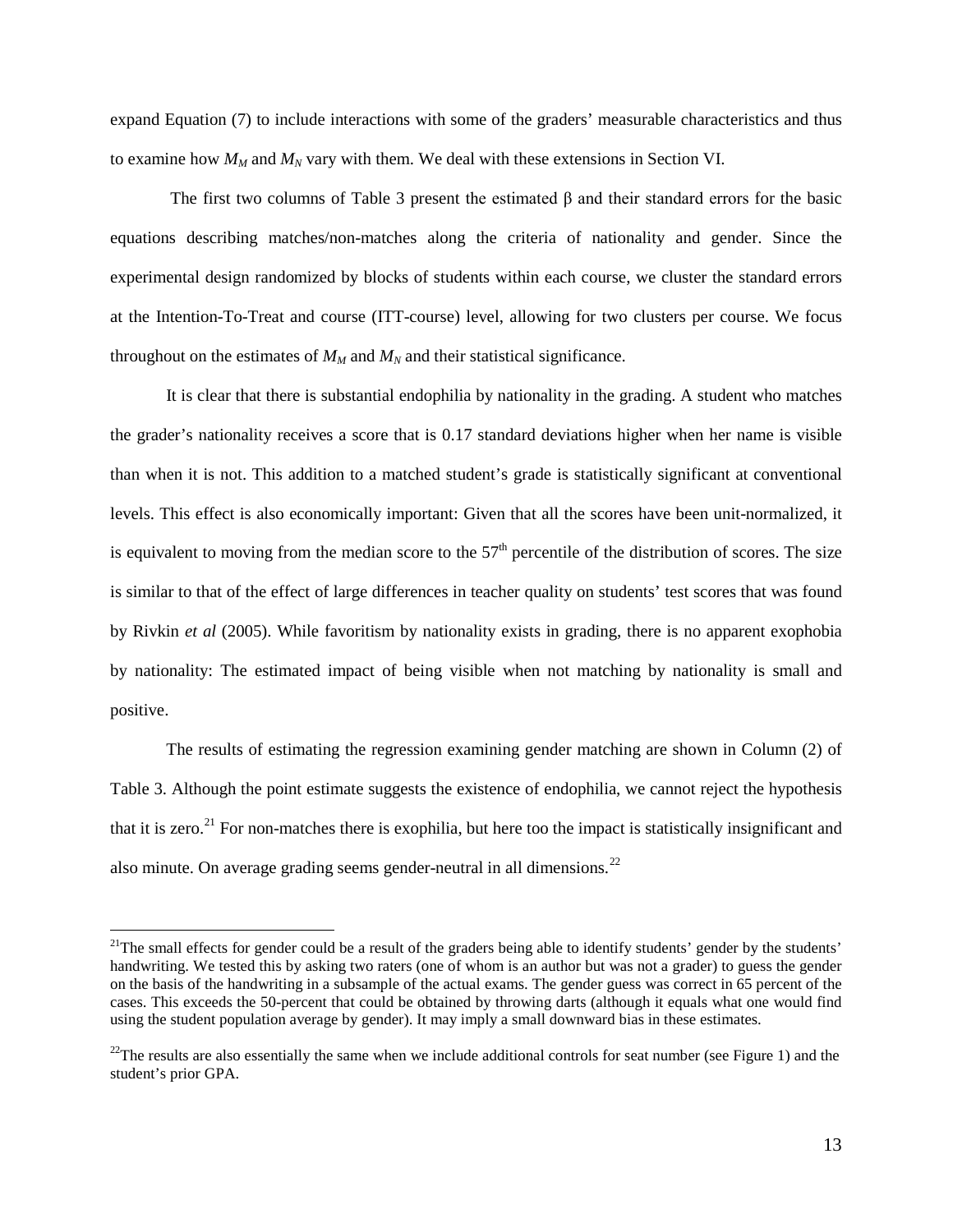Going behind the information in Columns (1) and (2), we can ask whether, for examples, endophilia by nationality is the same for Dutch and German graders, and whether the absence of endophilia or exophobia exists for both male and female graders. We do this by expanding Equation (7) to include interactions of student nationality or gender with *MATCH\*VISIBLE, MATCH\*BLIND, NON-MATCH\*VISIBLE,* and *NON-MATCH\*BLIND.* Columns (3) of Table 3 show the estimates of this expanded specification by nationality. A comparison of the results suggests that endophilia by nationality arises more from the behavior of Dutch than of German graders, although the difference between the two point estimates is not statistically significant.

Columns (4) of Table 3 show estimates of expanding Equation (7) by gender. The results look very much like those in Column (2): Neither male nor female graders exhibit significant endophilia or exophobia, and for both men and women the absolute impacts are tiny. Again, there is no sign of either statistically significant or important differences in behavior depending on the match or non-match of the grader's and student's gender.

#### **VI. Robustness and Extensions**

#### *A. Treatment Failures*

In interpreting these main results it is important to note that there are two potential sources of slippage in our treatment: Some students did not comply with the experimental instructions and wrote their name; and some graders may have looked up at least some of the students' names.<sup>[23](#page-16-0)</sup> To account for the first source of slippage we re-estimated the models described in the first two columns of Table 3 using intention to treat (ITT) as an instrument for *VISIBLE*. As Table 4 shows, the results are qualitatively identical to the ones in Table 3.

To account for the second source of slippage—that the grader may have been able to identify the characteristic of the Blind group—in the post-grading survey we asked graders whether they looked up

<span id="page-16-0"></span> $^{23}$ Evidence on the magnitude of the first type of slippage can be seen in Table 2 in the differences between ITT and Treatment.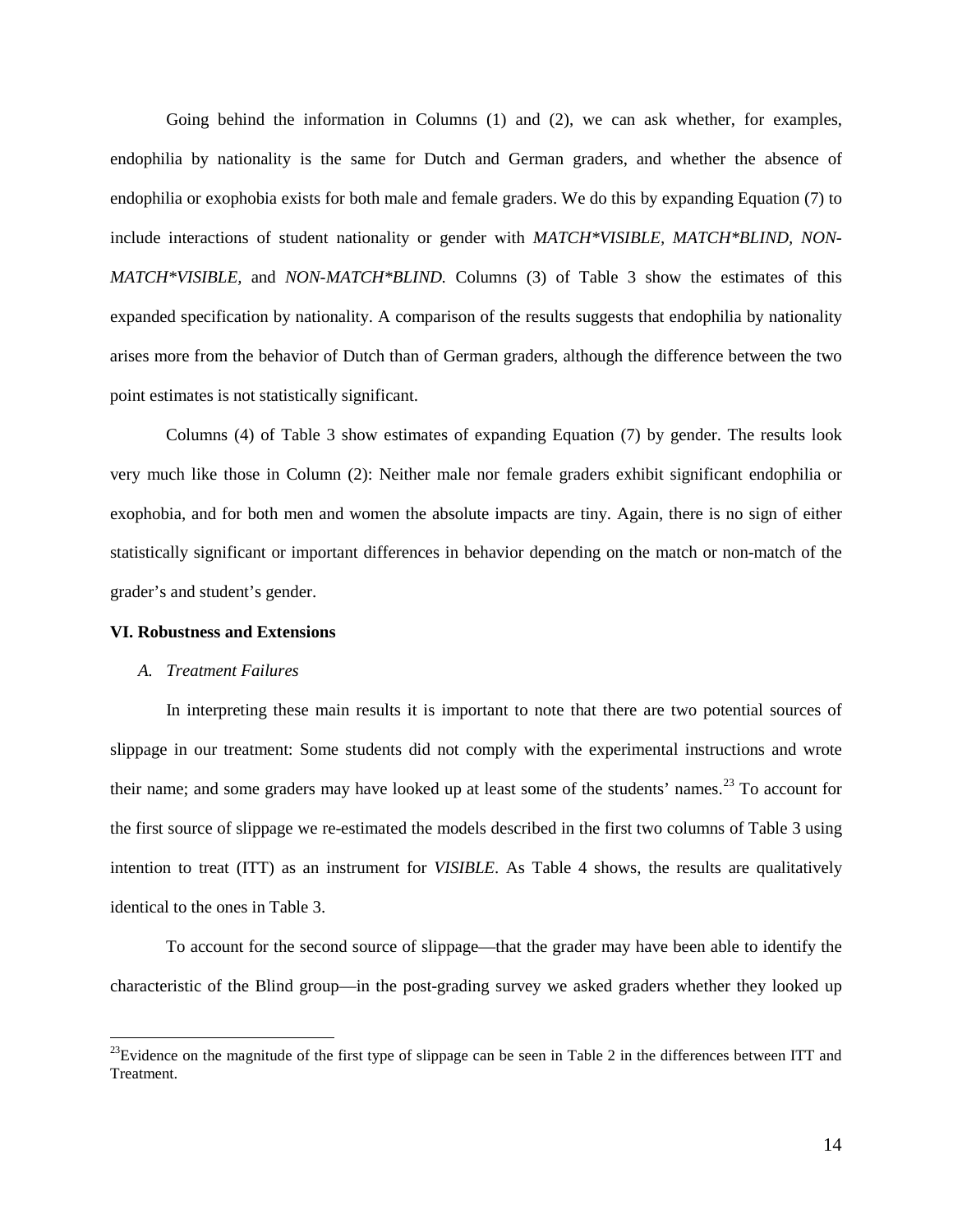any names on the exams that only contained ID numbers. Six of the thirty-three graders who responded to the survey acknowledged having done this. When we re-estimated (7) including only those graders who did not look up names, the estimated endophilia by nationality is the same, but even more significant statistically than for the entire sample. There is no significant exophobia/philia by gender among those graders who did not look up names. The results of both slippages suggest that, if anything, our results understate the true extent of favoritism by nationality.

#### *B. Distinguishing by Prior Grader-Student Contact and Exam Type*

The graders and exams differ along several dimensions on which we have information and which might affect their ability or interest in favoring/discriminating for or against students. We first look at whether the graders knew the students they graded, and thus whether endophilia/exophobia is present towards anonymous and familiar students alike. We have no specific hypothesis on this possibility. On the one hand, it could be that prejudices are overridden by personal experience with the students. If so, discriminatory preferences should be stronger toward unknown students. On the other hand, it might not be the characteristic *per se* that the graders pay attention to, but something that graders only get to observe on students they interact with and who match their characteristics. In this case discriminatory preferences should be stronger toward and against students whom the grader knows.

We construct an indicator of whether the grader may know a student based on whether the grader also taught him or her. Most of the teaching at the SBE is done in small groups of 10 to 15 students for about 10 sessions in each 7-week block, so teachers have a fair chance to get to know their students. Some graders taught none of the students they graded, others taught all of the students they graded. By this measure the median grader knew 47 percent of the students graded (although obviously in most cases the grader could not identify individual students in the Blind group).

The first two columns of Table 5 present re-estimates of Equation (7), expanded to include interactions of the Know indicator with the four Match/Visible variables. The results show that endophilia by nationality is only present when graders did not know the students. This effect is twice as large as the mean effect in the baseline model. There is no evidence of exophobia by nationality regardless of whether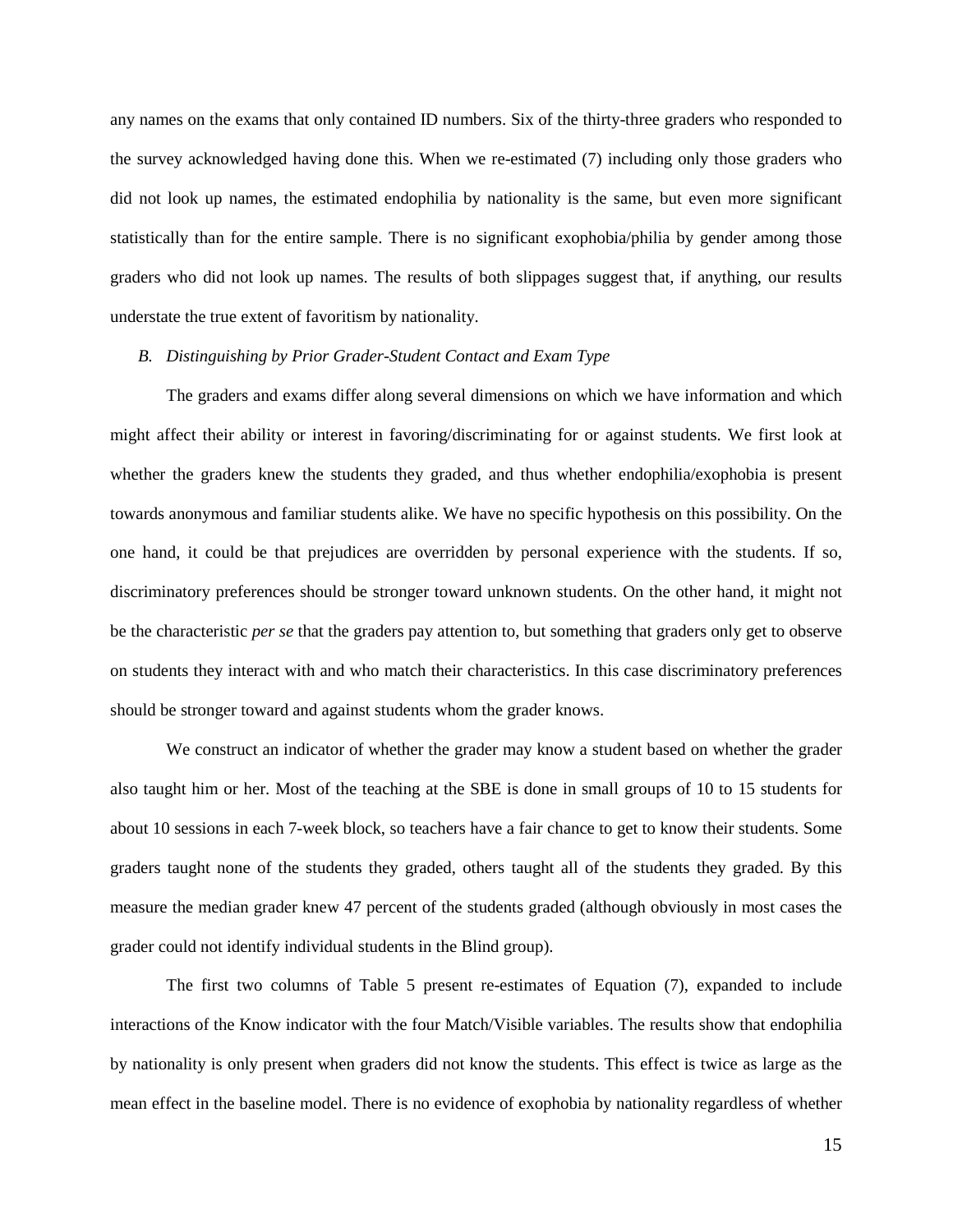the grader knew the student or not. There is some, marginally significant evidence of endophilia and exophilia by gender, but again only when the grader did not know the student.

The exams at the SBE differ in the extent to which they have mathematical questions. Answers on the more mathematical exams are arguably less ambiguous, so that favoritism/discrimination on them might be more difficult. To separate the more from the less mathematical exams we asked three raters (from the SBE's pool of potential graders) to rate the exams as mathematical or not. Two of the three agreed in their categorizations of all the exams, while the third agreed with the other two in 80 percent of the cases. We thus created an indicator for Mathematical when at least two of the three raters designated an exam as such, which occurred in 9 out of 25 exams.

The third and fourth columns of Table 5 present estimates of Equation (7), expanded to include interactions of the Mathematical indicator with the main variables. The point estimates suggest that endophilia by nationality is stronger for less mathematical exams. The point estimate for endophilia by gender is marginally significant for the more mathematical exams. This latter result is surprising, as one might expect that Blind exams might be less likely to be assignable to gender based on handwriting styles if the exam is more mathematical. None of the other results in the two columns is statistically significant.

#### *C. The Impact of Graders' Rational Expectations*

So far we have implicitly assumed that the graders are indifferent toward "blind" exams and treat these groups as a neutral baseline against which we measure endophilia and exophobia. When grading Blind exams, the grader might not be oblivious to the *distribution* of students' characteristics and might form rational expectations of the characteristics of the students who wrote those exams. As an extreme example, a grader who knows that all her students match her nationality will *a fortiori* know the nationality of any student in the Blind group.

Let  $Z_g$  be the share of students in the course that match grader *g* on the characteristic of interest, and let e and x be the grader's latent endophilic and exophobic preferences. Under rational expectations we can rewrite Equation (7) as:

(7') 
$$
S = e \cdot MATCH^*VISIBLE + x \cdot NON-MATCH^*VISIBLE + [e \cdot Z_g + x \cdot (1 - Z_g)] + \gamma_2 \cdot X + \varepsilon,
$$

16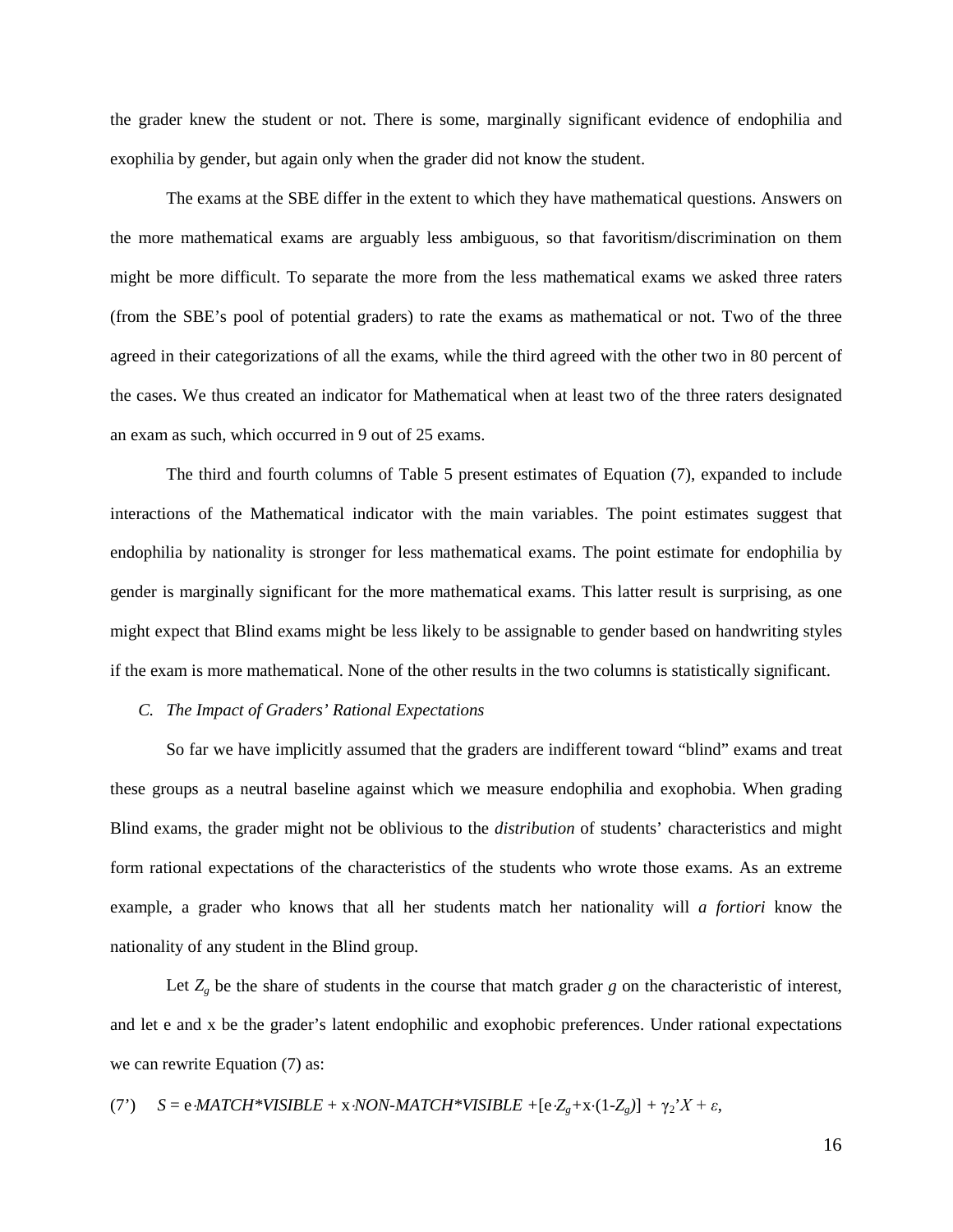where, from the grader's perspective, the students can either visibly match him, visibly non-match him, or be in the Blind group. Equation (7') specifies that the grader will treat the students in the Blind group as the weighted average of how he would have treated students who matched him or not.

To determine whether assuming rational expectations about the Blind group's students can alter our results, we estimate (7') by non-linear least squares. The results confirm our main findings: We again find endophilia by nationality, although of slightly lesser but still statistically significant magnitude-- 0.117, p=0.031. We find no endophilia by gender and no exophobia by either gender or nationality. We can thus conclude that our main findings do not depend on whether graders are grading with rational expectations about their students' gender or nationality.

#### *D. Distinguishing by Graders' Other Characteristics*

We also examine whether discrimination or favoritism varies with grader experience and grader quality. We measure grader experience at this University as the number of separate courses taught or tutored during the grader's tenure. We have no hypotheses about how university-specific experience might mitigate or exacerbate endophilia/exophobia. On the one hand, the set of more experienced graders may exclude those whose behavior was so egregiously unfair that the University did not renew their contracts. On the other hand, more experienced graders may be secure in their positions and feel able to indulge their preferences for students who match their characteristics and/or against those who do not.

The total number of courses taught/tutored at the University since the online data became available (including the courses we are using here) ranges from 1 to 94; the  $5<sup>th</sup>$ ,  $50<sup>th</sup>$  and  $95<sup>th</sup>$  percentiles, for which we present estimation results, are 1, 8 and 59 courses.<sup>[24](#page-19-0)</sup> Figure 3a presents the kernel density of courses taught by grader, which demonstrates the distribution's very long right tail. The first and second columns of Table 6 present re-estimates of Equation (7), expanded to include interactions of grader experience with the four match/visible variables.

<span id="page-19-0"></span> $^{24}$ 59 and 94 might seem outlandishly large; but at this University there are 6 teaching blocks in each academic year, so it is not difficult to accumulate 50 or more courses of experience.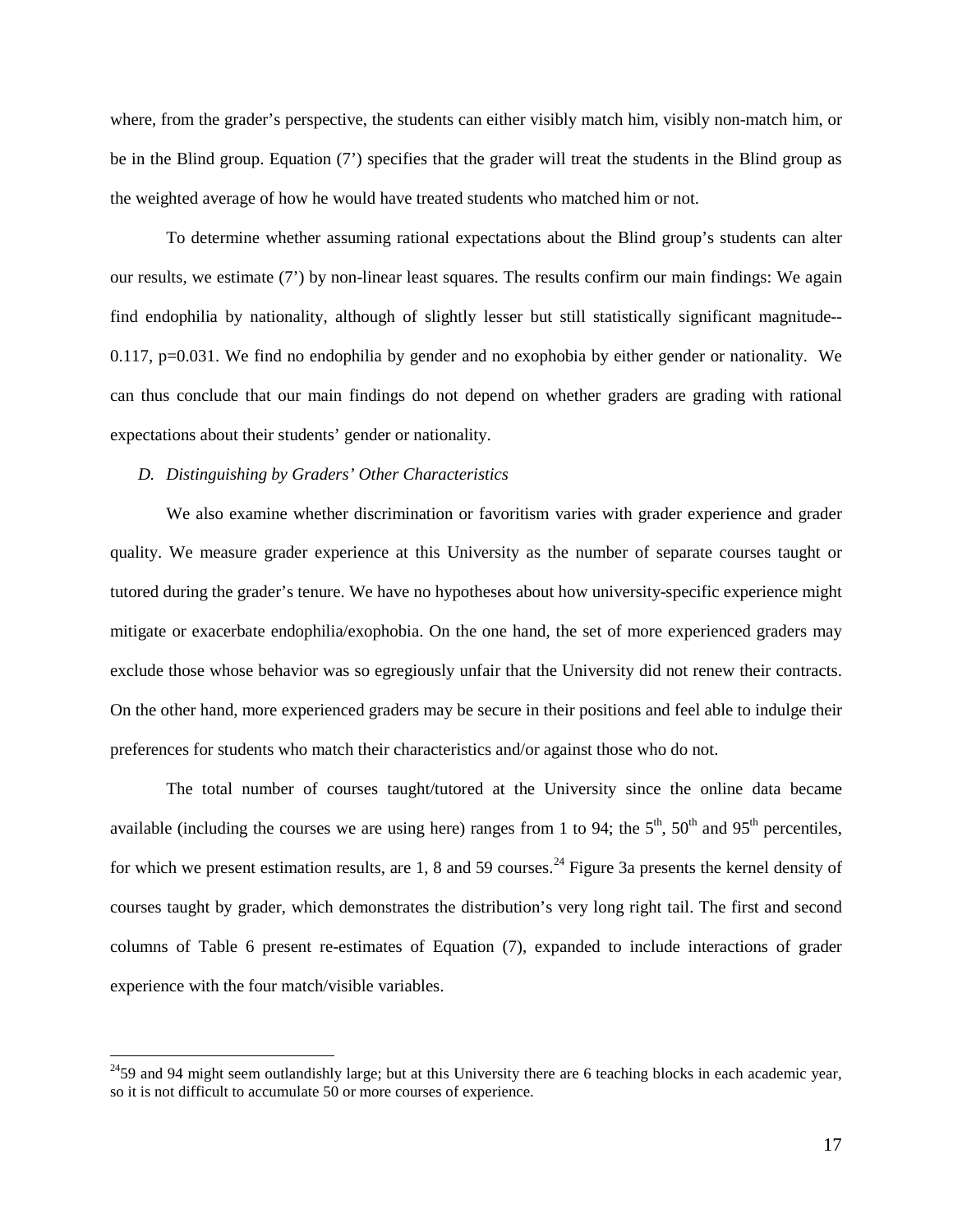While the point estimate of the extent of endophilia by nationality is almost identical at the median value of grader experience to the estimate in Table 3, it is not quite significantly nonzero. Rather, the significant average endophilia shown in Table 3 results disproportionately from the behavior of the more experienced graders. By inference, they feel less inhibited about indulging their preferences for students who match their nationality. Inexperienced graders, perhaps because they feel themselves to be under greater scrutiny, show no significant endophilia (although the point estimate of their behavior is 60 percent of that of highly experienced graders). As with the basic estimates, there is no evidence of exophobia by nationality at any level of grader experience. The results by gender remain the same: Just as at the sample means, so too at various levels of grader experience the parameter estimates show no sign of any significant endophilia or exophobia.

We measure grader quality as the average of all the evaluations that the instructor received from students during her career at the University. Evaluations are given on a ten-point scale. In our sample the averages range from 6.5 to 9.2, with the  $5<sup>th</sup>$  percentile being 7.1, the median being 8.0, and the 95<sup>th</sup> percentile equaling 8.8. As Figure 3b shows, while the distribution of average evaluations is not perfectly symmetric, it is not far from that.

We interact the grader's average instructional evaluation with all the variables in Equation (7) and present the results in Columns (3) and (4) of Table 6. Our finding of endophilia by nationality at the mean demonstrated in Table 3 arose from behavior that varies sharply with the regard in which graders have been held by students. Those graders/instructors who have been rated highest by students show no significant endophilia, and the point estimate of this effect is small. An instructor whose teaching has been rated at the median of this measure behaves much like the mean instructor—significantly and substantially favoring those who match her nationality, unsurprisingly given the symmetry in the distribution of teaching evaluations. The worst-rated instructors, however, favor those students who match their nationality much more strongly than does the median or average instructor. Implicitly a poorly rated instructor raises the score of the median student who matches her nationality from the mean to the  $61<sup>st</sup>$ percentile of the distribution of scores. There is no evidence of exophobia by nationality. As with all the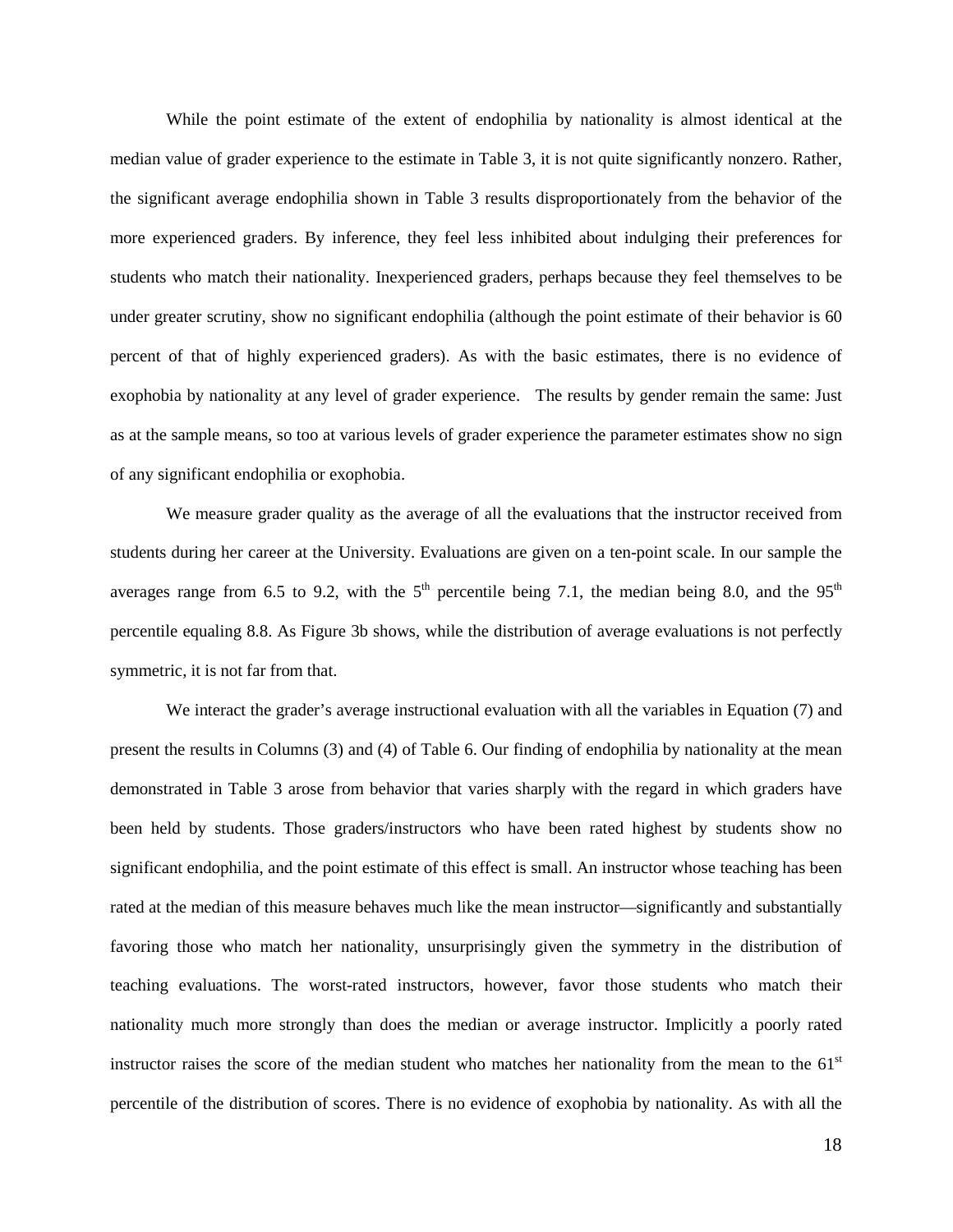other results, there is no evidence of endophilia or exophobia by gender, regardless of how badly or well the grader's teaching is rated by students. In sum, worse teachers behave differently from better ones, favoring students of their own nationality.

#### **VII. The Average Treatment Effect of Visibility of a Student Characteristic**

To evaluate whether the visibility of names differentially favors or disadvantages certain groups of students, and also to see how these students would be affected by the introduction of anonymous grading, we calculate the average treatment effect (ATE) of each characteristic's visibility. Recall from Equation (5) that the ATE can be calculated as the difference between endophilia and exophobia, each weighted by the share of questions that was graded by graders with matching and non-matching characteristics. Table 6 shows the ATE of being seen as German, Dutch, or any other nationality, and of being seen as female or male. The point estimates for German and Dutch students are similar in size and (marginally) significantly positive, which shows that German and Dutch students both benefit from visible grading. The point estimates further suggest that other nationalities are disadvantaged by it, although the ATE is not statistically significant. Even if they are not suffering from an absolute disadvantage, however, the notion that other nationalities are disadvantaged becomes straightforward for situations in which they compete with German and Dutch students. An example is the allocation of student exchange positions at popular universities abroad, which is done based on relative grades. The difference between Germans and others is significant ( $p=0.004$ ) as is the difference between Dutch and others ( $p= 0.025$ ). Consistent with our previous results, the point estimates for females and males are positive but smaller in size.

Columns (1) to (4) of Table 6 decompose the ATE by showing endophilia and exophobia (Columns (2) and (4)) and the share of students with the given characteristic that was graded under each regime (Columns (1) and (3)). (The estimated effects of endophilia and exophobia are taken from Table 3.) The ATE for German and Dutch students is small because of the relatively small shares of questions that are graded by graders of the same nationality. This outcome results from the heterogeneous mix of nationalities of the graders. It is easy to simulate the sizes of these effects for a situation in which a large share of the students in either category were matched to the graders. Notice also that the mix of graders is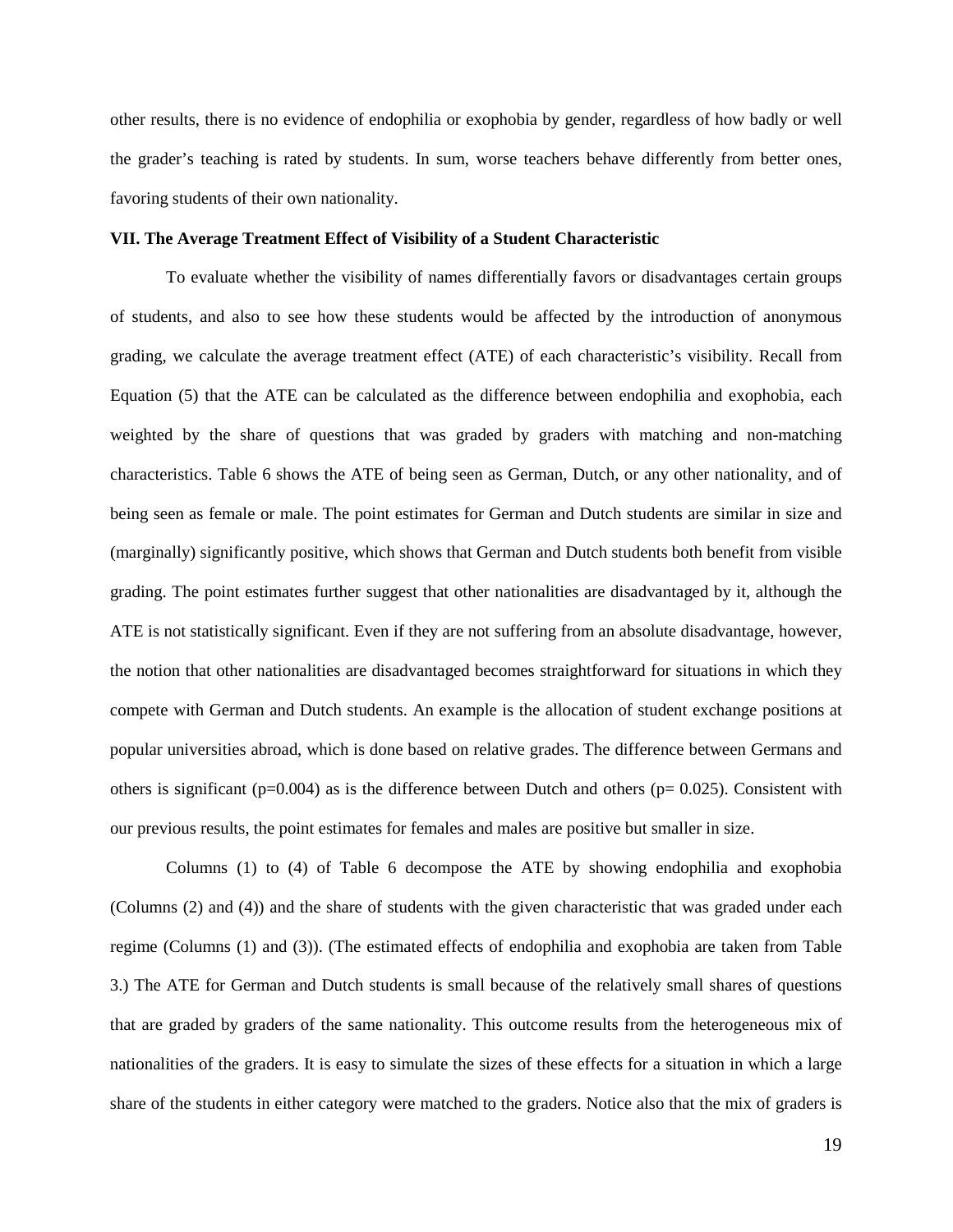not always the most important determinant of the ATE: The difference between the effects when matched and not matched for females is rather small, so that the ATE will be small regardless of the gender mix of graders.

#### **VIII. Heterogeneity in the Distribution of Preferences**

The results thus far describe either average responses over all graders of endophilia or exophobia by nationality or gender, or examine how this behavior differs in relation to a few of the graders' specific characteristics. In this section we first consider the shapes of the entire distributions of graders' preferences and then calculate their correlation.

To obtain a feel for why examining heterogeneity in preferences might be interesting, consider the kernel density estimates of endophilia and exophobia by nationality, shown in Figure 4, and their kernel densities by gender, shown in Figure 5. Each kernel is based on those graders for whom we could infer the extent of both endophilia and exophobia (for nationality, 24 graders, for gender, 38 graders).<sup>[25](#page-22-0)</sup> The estimates along the criterion of nationality suggest that preferences are distributed fairly symmetrically, in the case of endophilia around a positive mean, and around zero in the case of exophobia. Both densities are consistent with our inferences in Table 3 about the mean effects. The same conclusion is suggested by the kernel of exophobia by gender. The kernel of endophilia by gender is completely different. While the estimates suggest endophilia by the median grader, a few graders are apparently highly endophobic. This asymmetry may have generated the estimated absence of endophilia by gender on average that we showed in Table 3, but that inference at the means hides a substantial skewness in preferences.<sup>[26](#page-22-1)</sup>

<span id="page-22-0"></span><sup>&</sup>lt;sup>25</sup>We derive the shape of the graders' preferences based on the estimates of  $m_M^g$  and  $m_N^g$ . We infer these two measures for each grader based on how each scores the student who does or does not match them under the blind and visible regimes.

<span id="page-22-1"></span> $26$ We can examine whether extreme values in the distributions of preferences for nationality or gender are driving our mean effects. We trim those graders with the most extreme preferences from the samples, dropping the two most extremely endophilic/endophobic and exophobic/exophilic graders in each case. Despite the asymmetry of the distribution of  $m<sub>M</sub>$  in Figure 5, even there trimming does not qualitatively alter the conclusions about the absence of endophilia or exophobia by gender on average. In the other three cases too the conclusions are not greatly modified by this trimming exercise.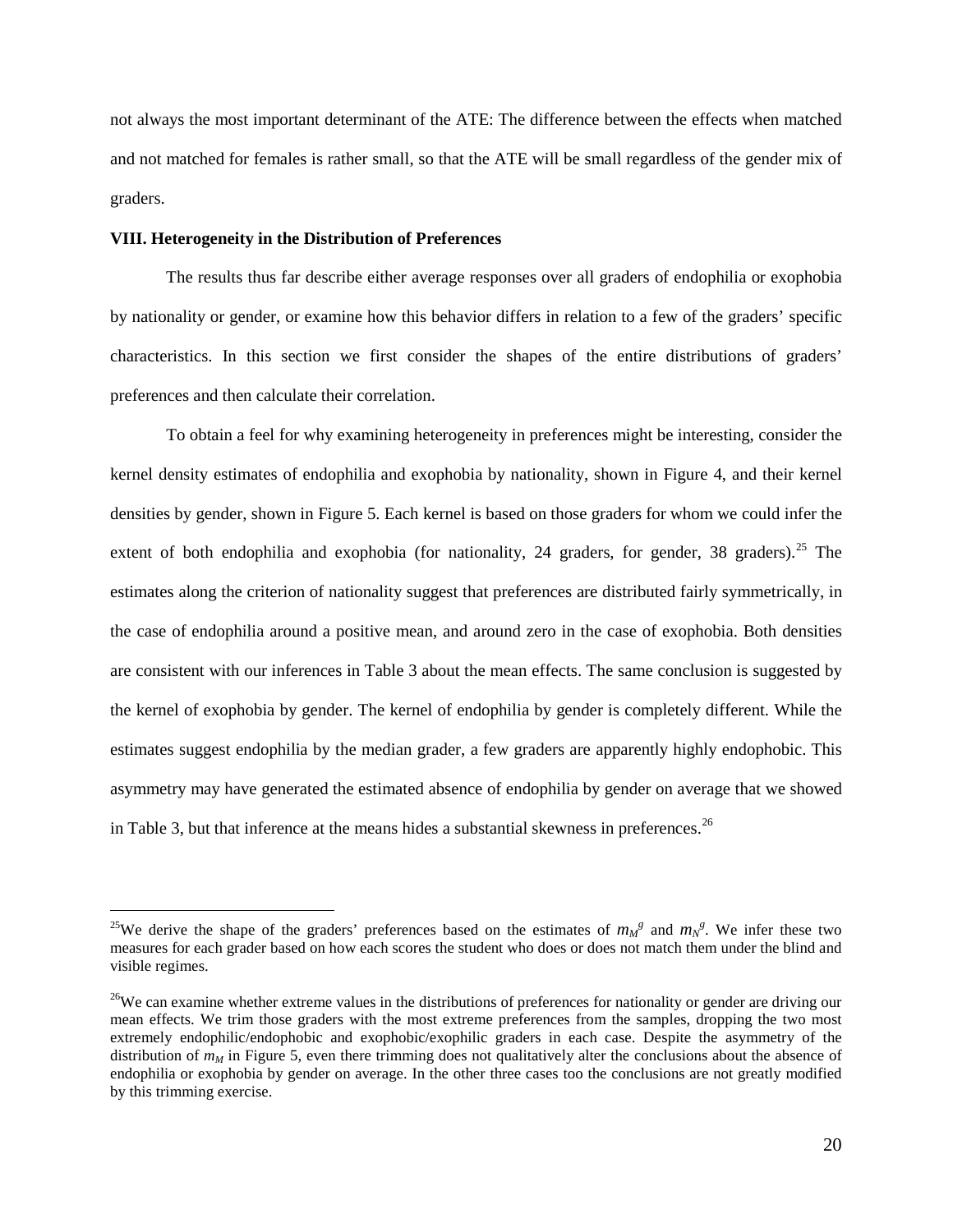By observing the entire distribution of preferences we can also test two hypotheses: 1) There is evidence of endophilia or exophobia in the overall distribution (not just at the mean), and 2) There is heterogeneity in endophilia or exophobia among graders. Testing these two hypotheses is equivalent to testing whether  $m_M^g=0$  ( $m_N^g=0$ ) for all *g*, and whether the  $m_M^g$  ( $m_N^g$ ) are equal to each other for all *g*, respectively. The F-tests of these hypotheses (eight in total) all reject the null hypothesis at all conventional significance levels, showing that endophilia and exophobia in both nationality and gender are real phenomena (even though at the mean only endophilia by nationality seems to matter), and that there is significant heterogeneity in these preferences across graders.

As we showed in Section II, the impact of the interaction of endophilia and exophobia depends on their correlation across potentially discriminating agents. In our data the correlations are -0.36 for preferences on nationality, and -0.16 for preferences on gender: Those who are more endophilic are less exophobic. Interestingly, and remarkably, in the GSS data summarized in Table 1, the correlations are in the same direction: Those Whites who feel closer to Whites also feel closer to Blacks, and to roughly the same extent as implied by behavior in our sample.

#### **IX. Conclusions and Implications**

We have demonstrated that what is called discrimination—a relative difference in outcomes between two groups—is composed of differential treatment of the in-group and the out-group, and that it is possible in real-world situations to measure the sizes of these two components simultaneously. In our example we find that most of the apparent discrimination by nationality results from substantial endophilia and that there is no evidence on average of exophobia. We find no evidence of differential treatment by gender on average, whether or not the discriminating agents match their subjects.

These are average effects. At least as interesting is the heterogeneity in the demonstrated preferences of the individuals deciding how to treat those who match or do not match them. We have shown that apparently discriminatory outcomes can be vitiated in a variety of ways, operating both on the endophilic and exophobic preferences of the discriminating agents and their characteristics. Not surprisingly, a neutral outcome can also be achieved in a variety of ways.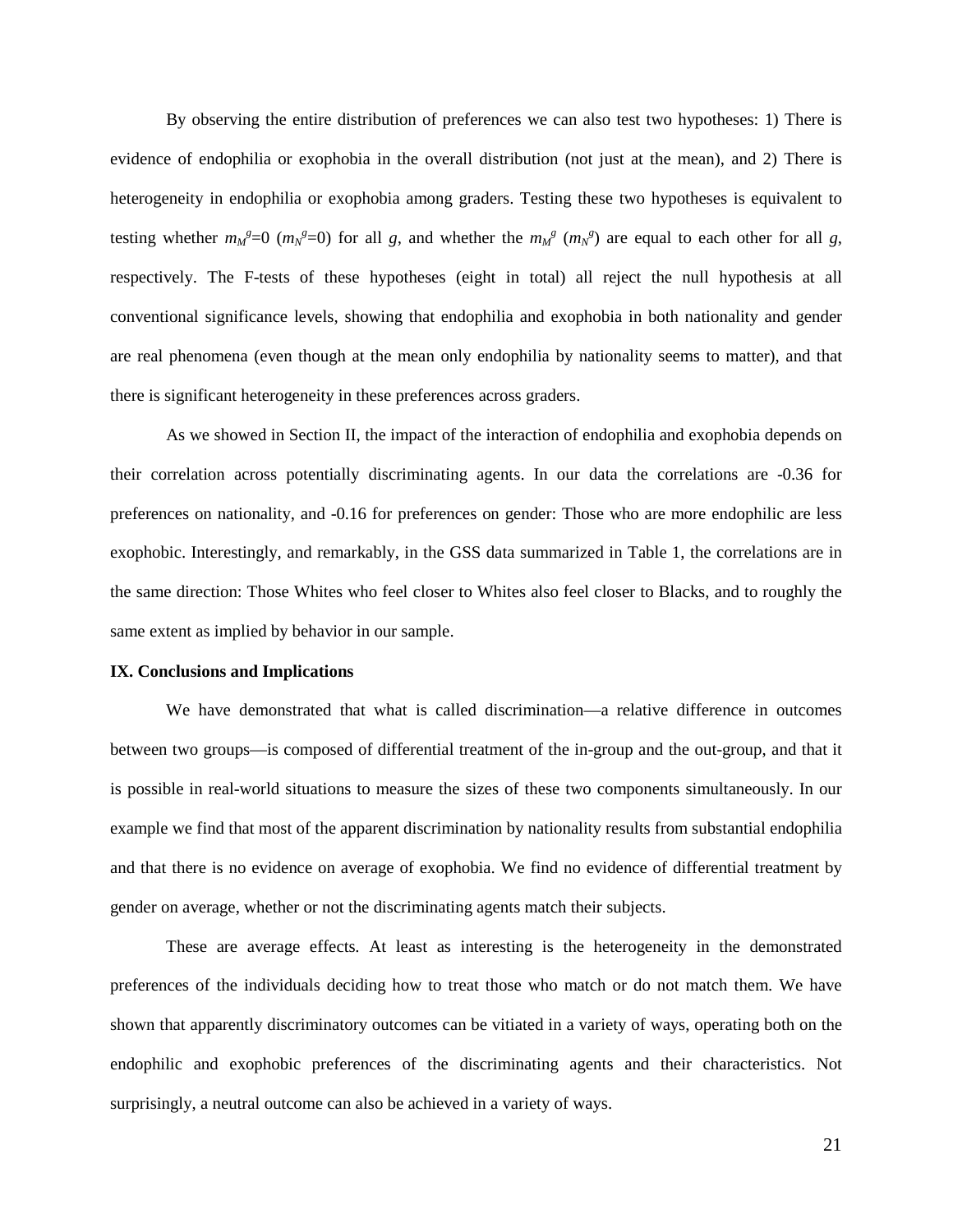We also show the importance of measuring both endophilia and endophobia simultaneously in the labor market: Their joint distribution will influence market-based measures of discrimination. This result makes it even clearer that they are non-redundant measures. It also forces us to reconsider what we know about the effectiveness of anti-discriminatory policies and the advances against discrimination in the labor market. The change over time in measures of discrimination, such as the market discrimination coefficient, may not only reflect a change in the expressed preferences of the marginal individual. It may also reflect a change in the correlation between endophilia and exophobia. This changing correlation might explain the unchanging racial wage gap over a period when racial attitudes appear to have become more tolerant.

Having shown that we can distinguish endophilia from exophobia, it is also worth considering how policy might be tailored to reduce relative differences arising from prejudice. Assume that our results carry over to the labor and other markets, and that endophilia is the main source of apparently discriminatory outcomes. If so, we can infer, for example, that moral suasion that stresses to members of the majority group that minority-group members are not "bad" might be ineffective.

Can the distinctions that we have defined and measured here be inferred in the still more important labor-market context? One might imagine cases where a majority group deals with several minority groups, about one of which it feels demonstrably neutral. In that case too endophilia and exophobia (toward the other minorities) are identifiable. So too, one might link differences in economic outcomes to information on attitudes in a population about one's own and other groups. The main point is that these preferences generate different outcomes with different distributions of welfare, so that determining their relative size is economically important and, as we have shown, possible.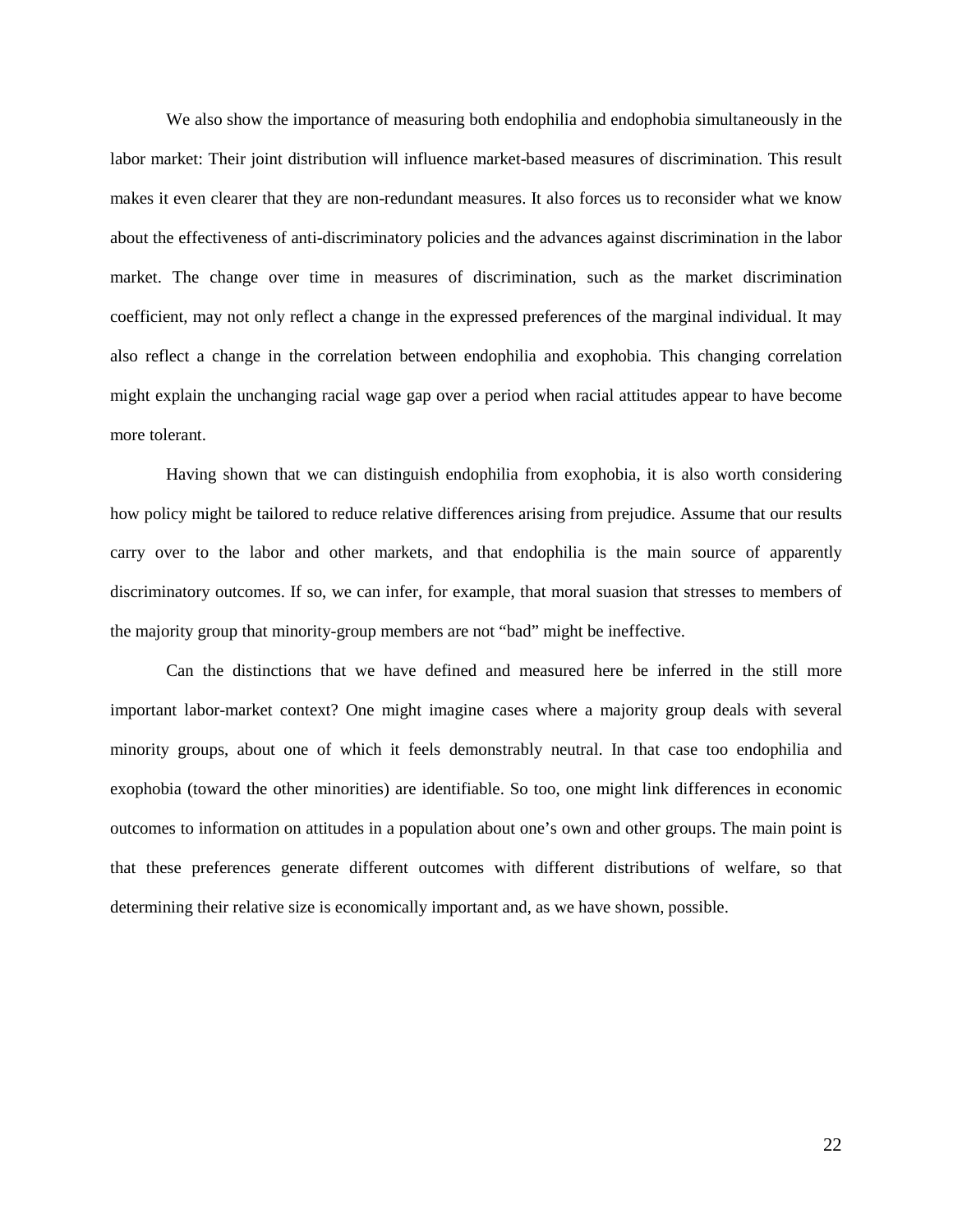#### **References**

- Ali M. Ahmed, "Group Identity, Social Distance and Intergroup Bias," *Journal of Economic Psychology*, 28 (2007): 324-37.
- Gordon Allport, *The Nature of Prejudice*. Cambridge, MA: Addison-Wesley, 1954.
- Joseph Altonji and Rebecca Blank, "Race and Gender in the Labor Market," in Orley Ashenfelter and David Card, eds., *Handbook of Labor Economics, Vol 3C*. Amsterdam: North-Holland, 1999, pp. 3143-3259.
- Jason Abrevaya and Daniel Hamermesh, "Charity and Favoritism in the Field: Are Female Economists Nicer (to Each Other)?" *Review of Economics and Statistics*, 94 (Feb. 2012): 202-7.
- Manuel Baguës and Berta Esteve-Volart, "Can Gender Parity Break the Glass Ceiling? Evidence from a Repeated Randomized Experiment," *Review of Economic Studies*, 77 (Oct. 2010): 1301-28.
- Gary Becker, *The Economics of Discrimination*. Chicago: University of Chicago Press, 1957.
- Rebecca Blank, "The Effects of Double-Blind versus Single-Blind Refereeing: Experimental Evidence from the *American Economic Review," American Economic Review,* 81 (Dec. 1991): 1041-67.
- Glen Cain, "The Economic Analysis of Labor Market Discrimination: A Survey," in Orley Ashenfelter and Richard Layard, eds., *Handbook of Labor Economics, Vol. 2*. Amsterdam: North-Holland, 1986, pp. 693-785.
- Ana Rute Cardoso and Rudolf Winter-Ebmer, "Female-Led Firms and Gender Wage Policies," *Industrial and Labor Relations Review*, 64 (Oct. 2010): 143-63.
- Kerwin Charles and Jonathan Guryan, "Prejudice and Wages: An Empirical Assessment of Becker's *The Economics of Discrimination*," *Journal of Political Economy*, 116 (Oct. 2008): 773-809.
- Thomas Dee, "A Teacher Like Me: Does Race, Ethnicity or Gender Matter?" American Economic Association, *Papers and Proceedings*, 95 (May 2005): 158-65.
- Alan Dillingham, Marianne Ferber and Daniel Hamermesh, "Gender Discrimination by Gender: Voting in a Professional Society," *Industrial and Labor Relations Review*, 47 (July 1994): 622-33.
- Stephen Donald and Daniel Hamermesh, "What Is Discrimination? Gender in the American Economic Association, 1935-2004," *American Economic Review*, 96 (Sept. 2006): 1283-92.
- Jan Feld and Nicolás Salamanca, "Grading Expectations," Unpublished paper, SBE, Maastricht University, 2013.
- Chaim Fershtman, Uri Gneezy and Frank Verboven, "Discrimination and Nepotism: The Efficiency of the Anonymity Rule," *Journal of Legal Studies*, 34 (June 2005): 371-96.
- Roland Fryer, "Racial Inequality in the 21<sup>st</sup> Century: The Declining Significance of Discrimination," in Orley Ashenfelter and David Card, eds., *Handbook of Labor Economics, Vol. 4B*. Amsterdam: Elsevier, pp. 855-971.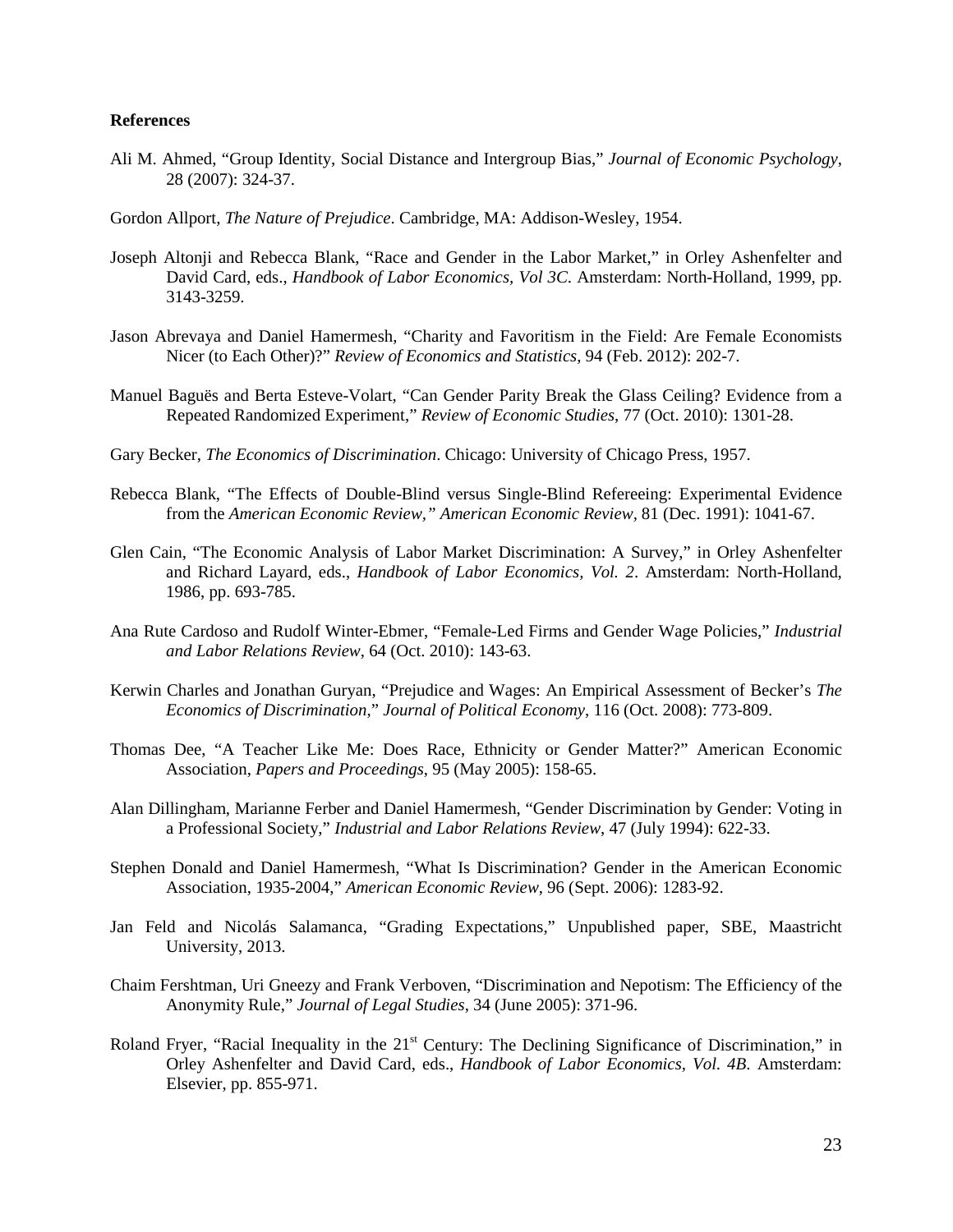- Laura Giuliano, David Levine and Jonathan Leonard, "Racial Bias in the Manager-Employee Relationship: An Analysis of Quits, Dismissals and Promotions at a Large Retail Firm," *Journal of Human Resources*, 46 (Winter 2011): 26-52.
- Matthew Goldberg, "Discrimination, Nepotism and Long-Run Wage Differentials," *Quarterly Journal of Economics*, 97 (May 1982): 307-19.
- Claudia Goldin and Cecilia Rouse, "Orchestrating Impartiality: The Impact of "Blind" Auditions on Female Musicians," *American Economic Review*, 90 (Sept. 2000): 715-41.
- Björn Tyrefors Hinnerich, Erik Höglin and Magnus Johannesson, "Are Boys Discriminated in Swedish High Schools?" *Economics of Education Review*, 30 (Aug. 2011): 682-90.
- Victor Lavy, "Do Gender Stereotypes Reduce Girls' or Boys' Human Capital Outcomes? Evidence from a Natural Experiment" *Journal of Public Economics*, 92 (Oct. 2008): 2083-105.
- Steven Levitt and John List, "What Do Laboratory Experiments Measuring Social Preferences Reveal About the Real World?" *Journal of Economic Perspectives*, 21 (Spring 2007): 153-74.
- Christopher Parsons, Johan Sulaeman, Michael Yates and Daniel Hamermesh, "Strike Three: Discrimination, Incentives and Evaluation," *American Economic Review*, 101 (June 2011): 1410- 35.
- Joseph Price and Justin Wolfers, "Racial Discrimination among NBA Referees," *Quarterly Journal of Economics*, 125 (Nov. 2010): 1859-87.
- Steven Rivkin, Eric Hanushek and John Kain, "Teachers, Schools and Academic Achievement," *Econometrica*, 73 (March 2005): 417-58.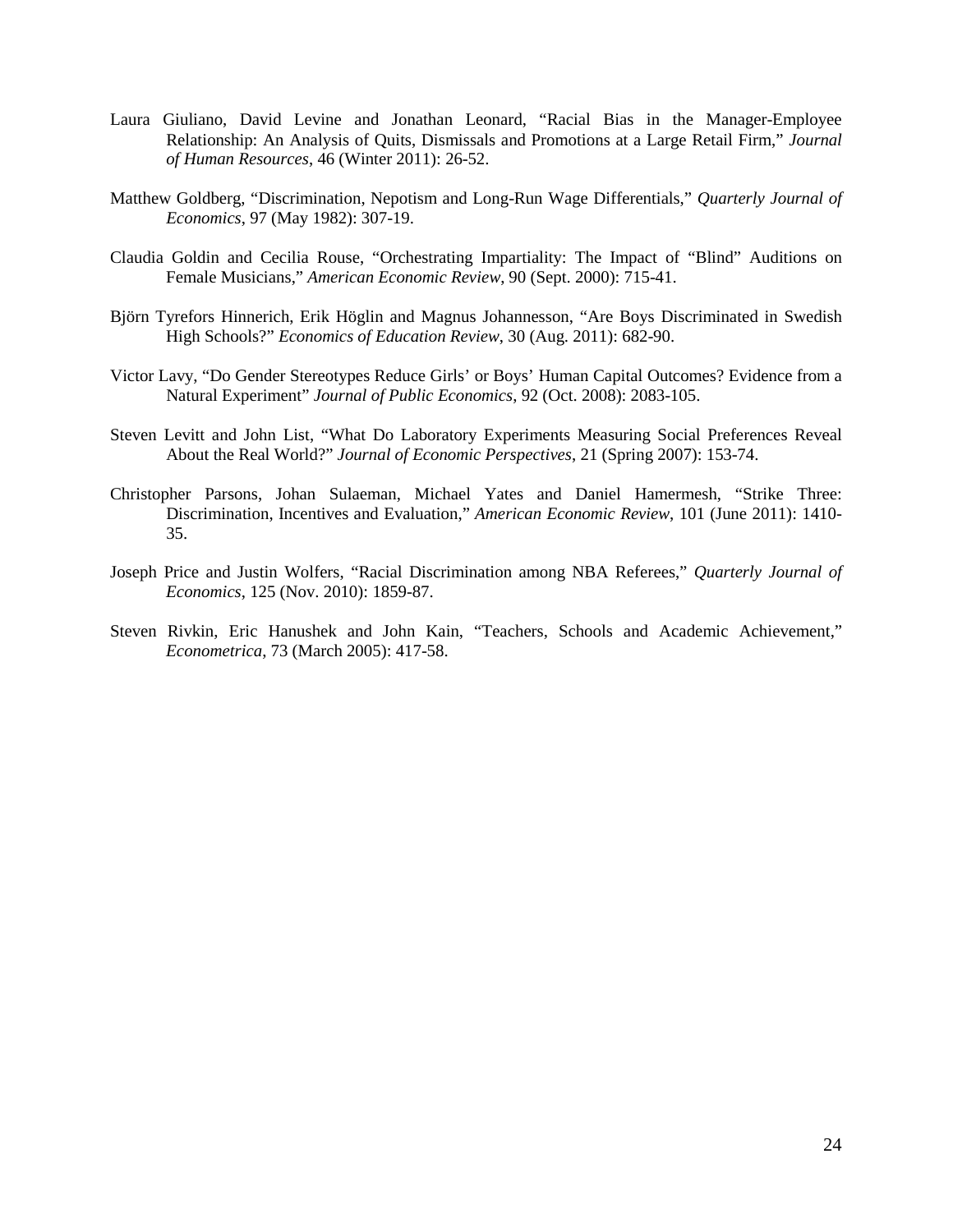|                             | Time period: | 1996-2000 | 2004-2006 |
|-----------------------------|--------------|-----------|-----------|
| <b>WHITES</b>               |              |           |           |
| Feel Close to Whites        |              | 7.06      | 6.966     |
|                             |              | (0.031)   | (0.038)   |
| <b>Feel Close to Blacks</b> |              | 5.121     | 5.494     |
|                             |              | (0.032)   | (0.039)   |
| $\mathbf N$                 |              | 3,550     | 2,174     |
| $\rho$                      |              | 0.146     | 0.226     |
| <b>BLACKS</b>               |              |           |           |
| <b>Feel Close to Whites</b> |              | 5.799     | 5.945     |
|                             |              | (0.084)   | (0.106)   |
| <b>Feel Close to Blacks</b> |              | 7.547     | 7.685     |
|                             |              | (0.079)   | (0.093)   |
| ${\bf N}$                   |              | 651       | 387       |
| $\rho$                      |              | 0.242     | 0.318     |

### **Table 1. Endophilia and Exophobia in the U.S. General Social Survey, 1996-2006, 9-point scale\***

\*In general, how close do you feel to ...?  $9 =$  very close;  $1 =$  not close at all. Standard errors of means in parentheses.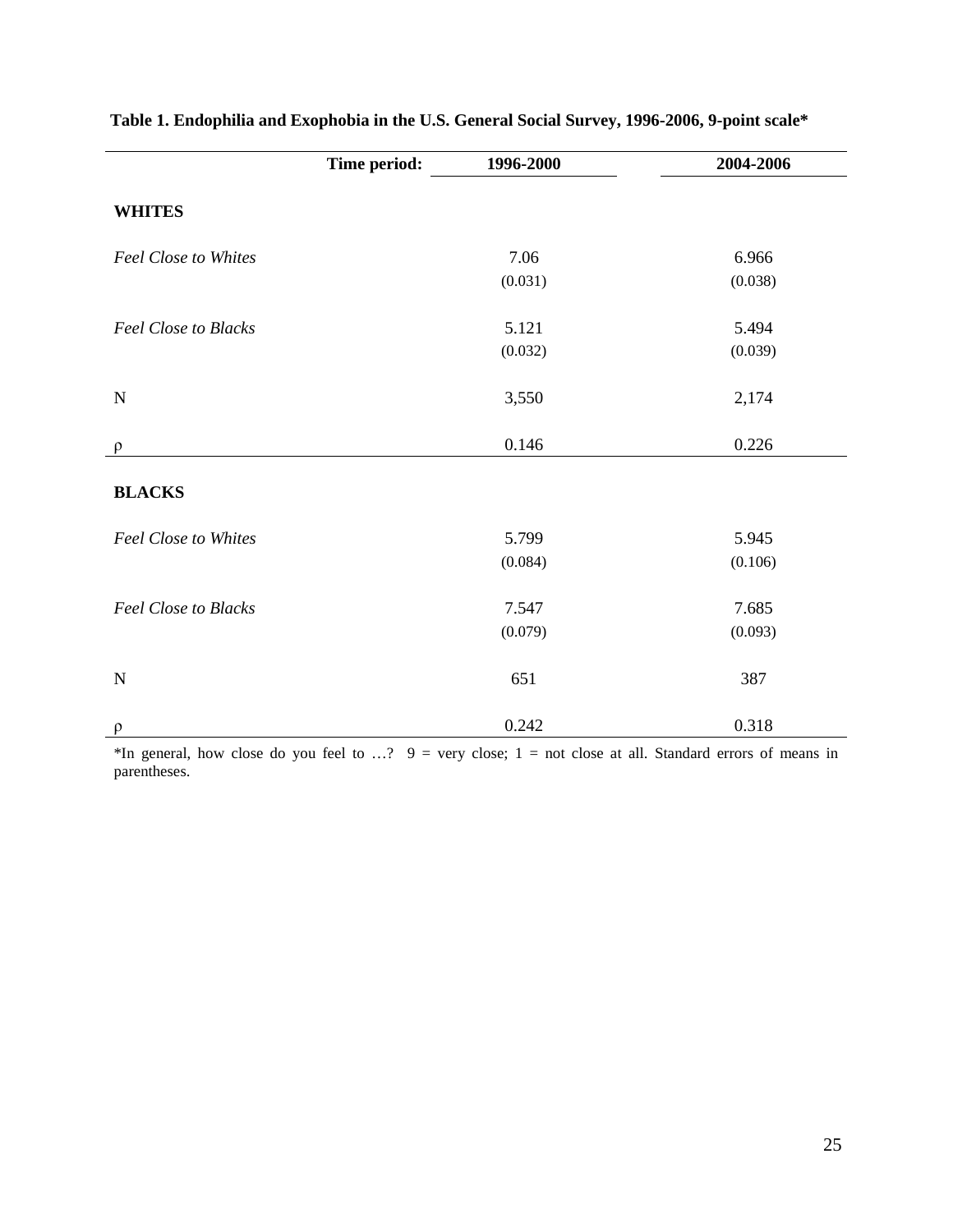| Internal validity: Pre-experiment |            |       |              |     |  |         |           |       |                       |
|-----------------------------------|------------|-------|--------------|-----|--|---------|-----------|-------|-----------------------|
|                                   |            |       | (1)          |     |  | (2)     |           |       |                       |
|                                   |            |       | <b>Blind</b> |     |  | Visible |           |       | p-value of difference |
|                                   |            | Mean  | <b>SD</b>    | N   |  | Mean    | <b>SD</b> | N.    | Blind-Visible         |
| Female                            | <b>ITT</b> | 0.369 | 0.483        | 452 |  | 0.352   | 0.478     | 1,043 | [0.502]               |
|                                   | Treatment  | 0.363 | 0.482        | 399 |  | 0.355   | 0.479     | 1,096 | [0.758]               |
| German                            | <b>ITT</b> | 0.374 | 0.484        | 452 |  | 0.353   | 0.478     | 1,043 | [0.420]               |
|                                   | Treatment  | 0.373 | 0.484        | 399 |  | 0.354   | 0.478     | 1,096 | [0.486]               |
| Dutch                             | <b>ITT</b> | 0.363 | 0.481        | 452 |  | 0.343   | 0.475     | 1,043 | [0.452]               |
|                                   | Treatment  | 0.351 | 0.478        | 399 |  | 0.349   | 0.477     | 1,096 | [0.932]               |
| <b>GPA</b>                        | <b>ITT</b> | 7.197 | 0.628        | 443 |  | 7.215   | 0.665     | 1,021 | [0.607]               |
|                                   | Treatment  | 7.178 | 0.618        | 389 |  | 7.221   | 0.667     | 1,075 | [0.241]               |
| Participation                     | <b>ITT</b> | 7.690 | 0.986        | 306 |  | 7.633   | 1.031     | 706   | [0.386]               |
|                                   | Treatment  | 7.612 | 0.968        | 263 |  | 7.664   | 1.035     | 749   | [0.452]               |
| Presentation                      | <b>ITT</b> | 7.795 | 1.164        | 191 |  | 7.930   | 1.059     | 436   | [0.179]               |
|                                   | Treatment  | 7.758 | 1.172        | 181 |  | 7.942   | 1.055     | 446   | [0.070]               |
| Term paper                        | <b>ITT</b> | 7.870 | 0.665        | 109 |  | 7.743   | 0.898     | 281   | [0.126]               |
|                                   | Treatment  | 7.870 | 0.697        | 97  |  | 7.748   | 0.882     | 293   | [0.166]               |
|                                   |            |       |              |     |  |         |           |       |                       |

# **Table 2. Student Characteristics by Intended and Actual Treatment Status\***

| Internal validity: Within-experiment |            |       |           |         |       |           |                       |               |
|--------------------------------------|------------|-------|-----------|---------|-------|-----------|-----------------------|---------------|
|                                      |            | (1)   |           | (2)     |       |           |                       |               |
|                                      |            | Blind |           | Visible |       |           | p-value of difference |               |
|                                      |            | Mean  | <b>SD</b> | N       | Mean  | <b>SD</b> | N                     | Blind-Visible |
| Multiple Choice exams                | <b>ITT</b> | 5.829 | 1.972     | 277     | 6.043 | 1.942     | 661                   | [0.128]       |
|                                      | Treatment  | 5.792 | 2.009     | 253     | 6.049 | 1.928     | 685                   | [0.078]       |
| Fill-In-The-Blank exams              | <b>ITT</b> | 5.325 | 2.208     | 152     | 5.555 | 1.996     | 382                   | [0.264]       |
|                                      | Treatment  | 5.367 | 2.167     | 148     | 5.536 | 2.016     | 386                   | [0.411]       |

\*p-values of differences between the Visible and Blind groups are calculated with standard errors clustered by student.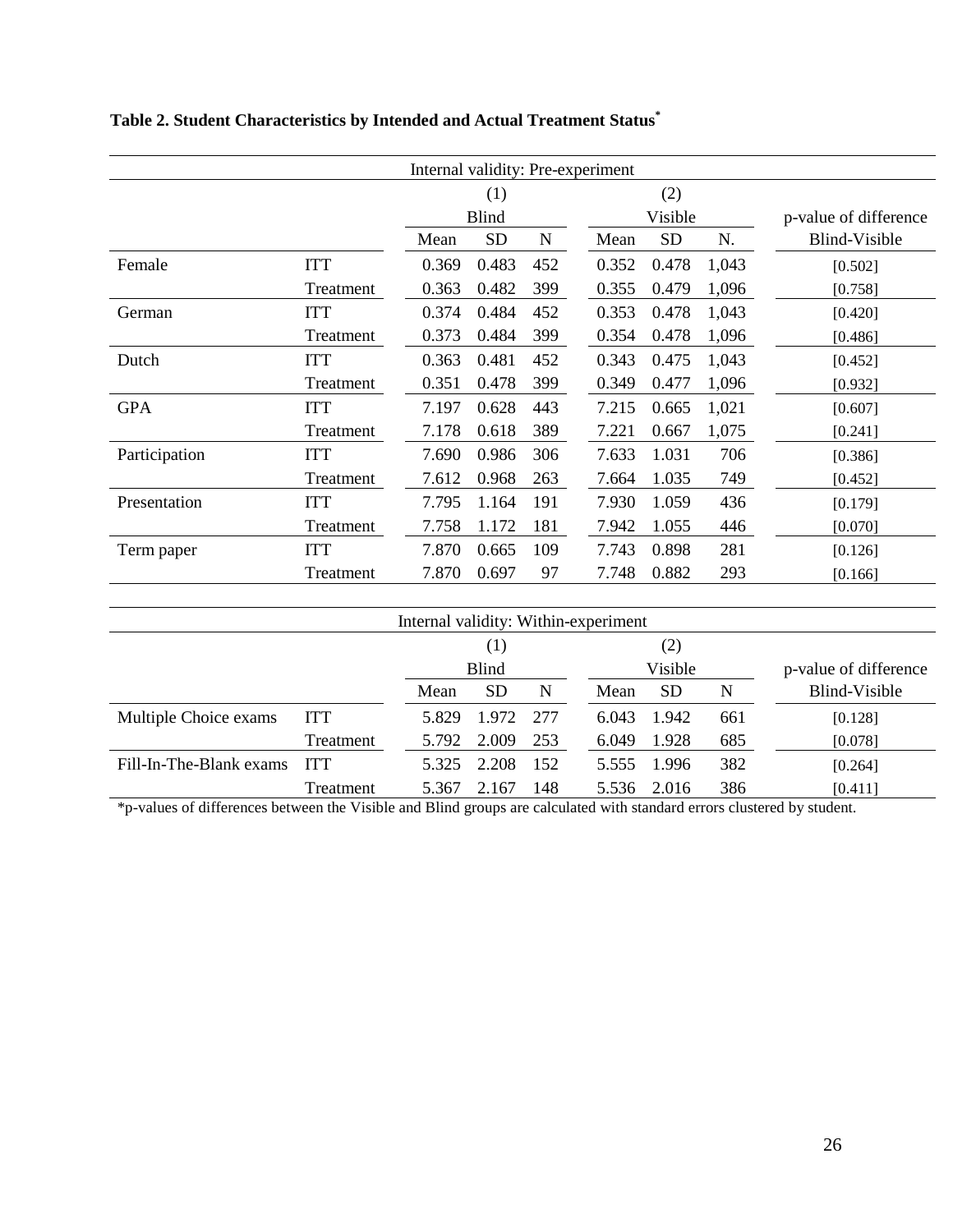|                        | (1)            | (2)      | (3)      |             |                   | (4)      |          |  |
|------------------------|----------------|----------|----------|-------------|-------------------|----------|----------|--|
|                        | Nationality    | Gender   |          | Nationality |                   |          | Gender   |  |
| Interaction with:      | $\overline{a}$ |          | German   | Dutch       | <i>Other</i>      | Female   | Male     |  |
|                        |                |          |          |             |                   |          |          |  |
| $(1)$ MATCH*VISIBLE    | 0.287          | 0.203    | 0.306    | $-0.012$    | $\overline{a}$    | 0.156    | $-0.039$ |  |
|                        | (0.038)        | (0.041)  | (0.021)  | (0.099)     | $\overline{a}$    | (0.028)  | (0.027)  |  |
| $(2)$ MATCH*BLIND      | 0.115          | 0.146    | 0.165    | $-0.204$    | $\qquad \qquad -$ | 0.101    | $-0.101$ |  |
|                        | (0.081)        | (0.069)  | (0.101)  | (0.106)     |                   | (0.075)  | (0.042)  |  |
| (3) NON-MATCH*VISIBLE  | 0.177          | 0.206    | 0.148    | $-0.048$    | $-0.123$          | 0.150    | $-0.101$ |  |
|                        | (0.050)        | (0.062)  | (0.070)  | (0.053)     | (0.067)           | (0.047)  | (0.046)  |  |
| (4) NON-MATCH*BLIND    | 0.172          | 0.174    | 0.060    | $-0.095$    | $-0.035$          | 0.053    | $-0.071$ |  |
|                        | (0.057)        | (0.055)  | (0.080)  | (0.077)     | (0.072)           | (0.038)  | (0.079)  |  |
|                        |                |          |          |             |                   |          |          |  |
|                        |                |          |          |             |                   |          |          |  |
| Endophilia $[(1)-(2)]$ | 0.172          | 0.058    | 0.140    | 0.193       |                   | 0.055    | 0.062    |  |
| $p =$                  | [0.028]        | [0.260]  | [0.171]  | [0.049]     | ÷                 | [0.471]  | [0.188]  |  |
| Exophobia $[(3)-(4)]$  | $-0.005$       | $-0.033$ | $-0.087$ | $-0.047$    | 0.088             | $-0.097$ | 0.030    |  |
| $p =$                  | [0.904]        | [0.619]  | [0.098]  | [0.531]     | [0.180]           | [0.124]  | [0.740]  |  |
|                        |                |          |          |             |                   |          |          |  |

**Table 3. Basic Estimates of the Extent of Favoritism and Discrimination by Nationality and Gender (N = 9330)\***

| Adj. $R^2$                                                                                                         | 0.015 | 0.014 | 0.017 | 0.010 |
|--------------------------------------------------------------------------------------------------------------------|-------|-------|-------|-------|
| *Standard errors in parentheses and p-values in square brackets. Both are clustered by ITT-Course. Columns (1) and |       |       |       |       |
| (2) procent the estimates of Equation (7) without a constant (3) and (4) are besed on Equation (7) with the main   |       |       |       |       |

(2) present the estimates of Equation (7) without a constant. (3) and (4) are based on Equation (7), with the main variables interacted with CHARACTERISTIC, where CHARACTERISTIC are indicators for nationality in (3) and for gender in (4). MATCH\*Other interactions in (3) are empty because we define MATCH = 1 only for German and Dutch students. Other nationalities almost never matched.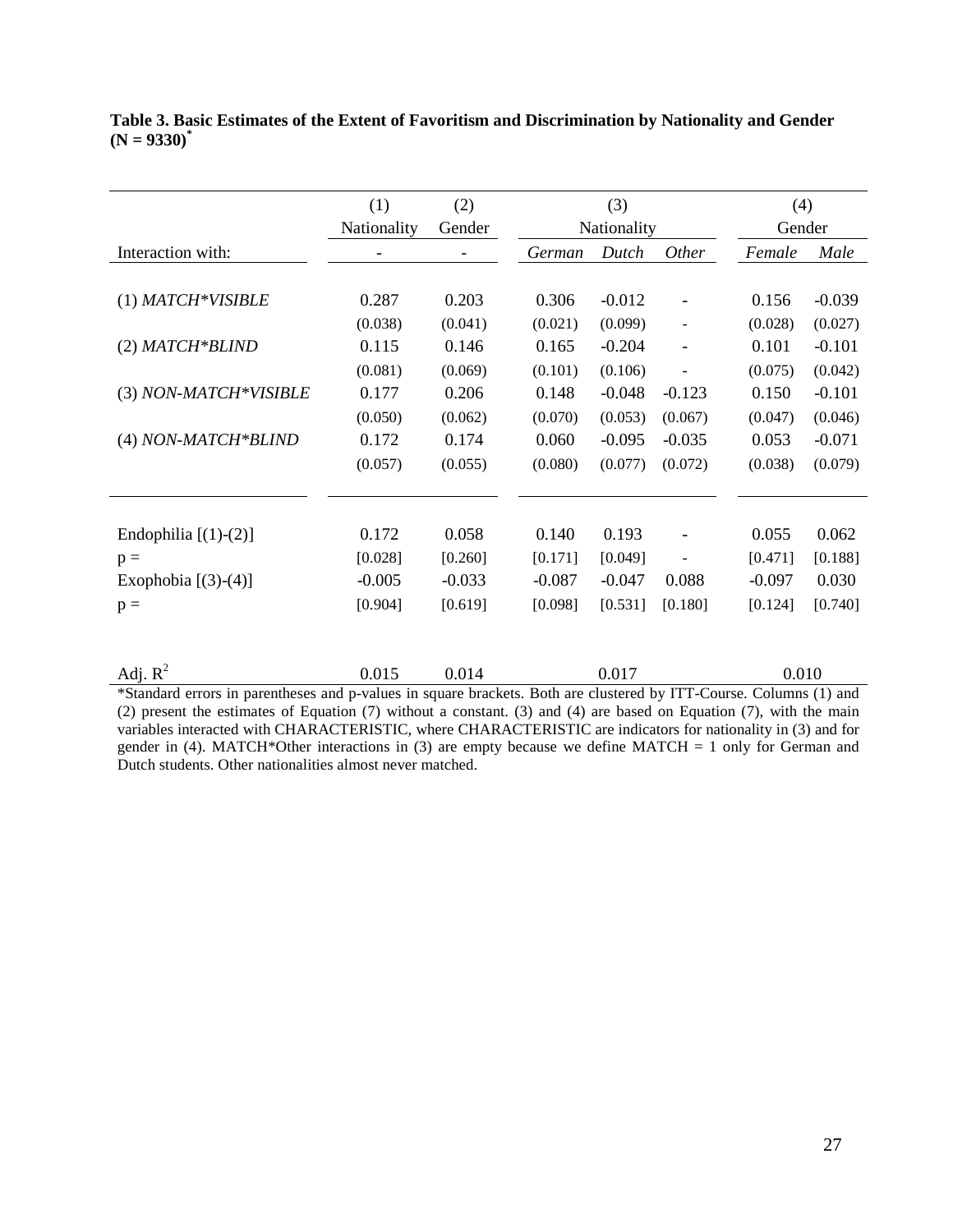|             | (1)         | (2)      | (3)                   | (4)      |
|-------------|-------------|----------|-----------------------|----------|
|             | Nationality | Gender   | Nationality           | Gender   |
| Regression: | IV          |          | No Look-up names only |          |
| Endophilia  | 0.193       | 0.092    | 0.174                 | 0.002    |
| $p =$       | [0.034]     | [0.222]  | [0.009]               | [0.971]  |
| Exophobia   | $-0.033$    | $-0.055$ | $-0.008$              | $-0.103$ |
| $p =$       | [0.538]     | [0.457]  | [0.878]               | [0.093]  |
| N           | 9,330       | 9,330    | 5,108                 | 5,108    |
| Adj. $R^2$  | 0.015       | 0.013    | 0.015                 | 0.015    |

**Table 4. The Effects of Treatment Slippage by Students and Graders on Estimates of Endophilia and Exophobia\***

\*p-values in squared brackets, clustered at the ITT-Course level. We report linear combinations based on extensions of Equation (7). Columns (1) and (2) are based on an instrumental variable regression (IV) estimated by GMM, where we use ITT to instrument for the treatment. The F-statistics for the instruments are well above 100. Columns (3) and (4) are based on Equation (7) with the sample of graders who did not look up any of the names in the Blind group of exams.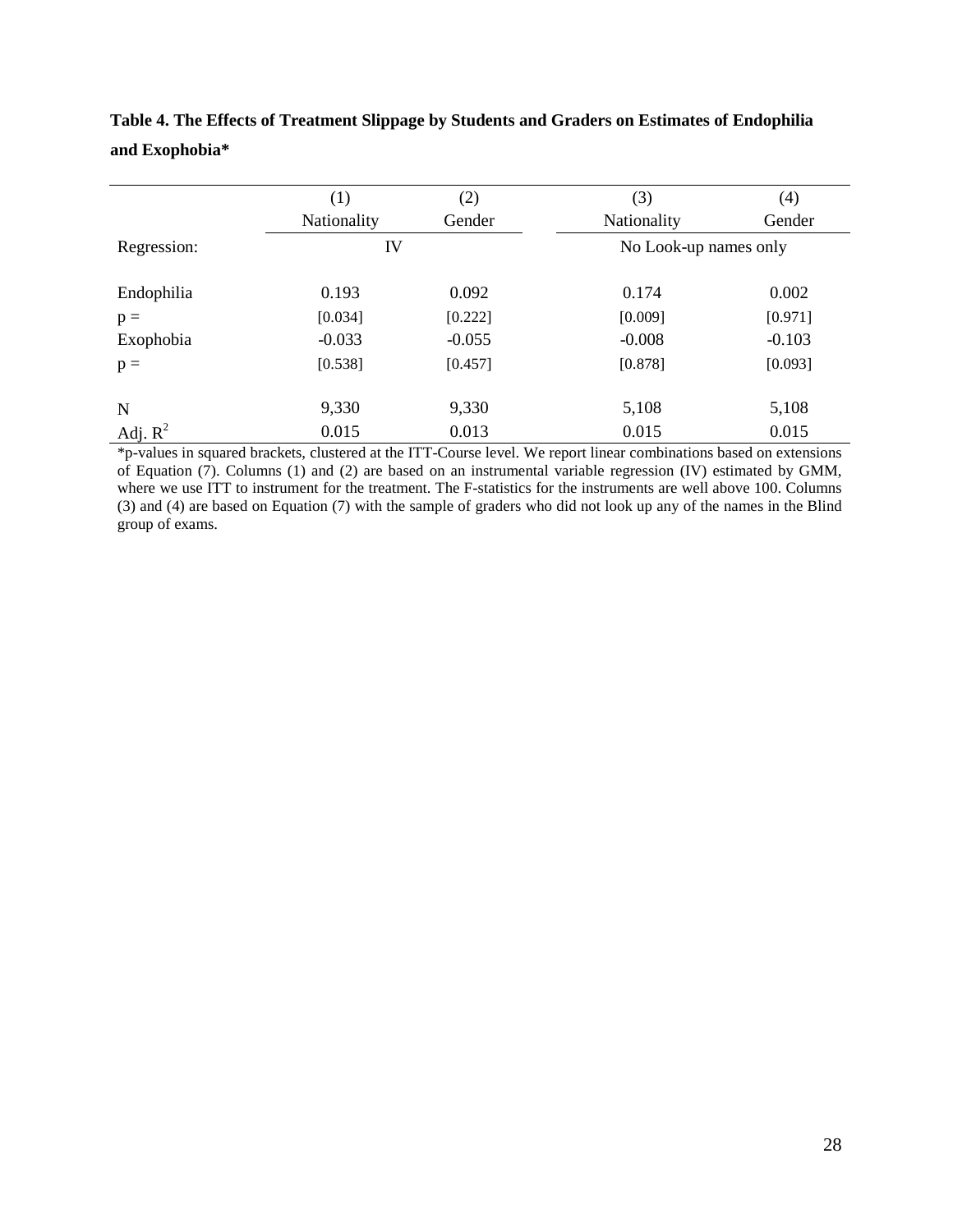|                               |                | (1)         | (2)      |                            |                | (3)         | (4)      |
|-------------------------------|----------------|-------------|----------|----------------------------|----------------|-------------|----------|
|                               |                | Nationality | Gender   |                            |                | Nationality | Gender   |
| Grader knows the<br>student?: |                |             |          | Exam was<br>mathematical?: |                |             |          |
|                               | N <sub>o</sub> | 0.320       | 0.124    |                            | N <sub>o</sub> | 0.220       | 0.042    |
| Endophilia                    | $p =$          | [0.003]     | [0.051]  | Endophilia                 | $p =$          | [0.125]     | [0.589]  |
|                               | Yes            | 0.050       | $-0.008$ |                            | Yes            | 0.058       | 0.080    |
|                               | $p =$          | [0.652]     | [0.911]  |                            | $p =$          | [0.493]     | [0.085]  |
|                               |                |             |          |                            |                |             |          |
|                               | N <sub>o</sub> | $-0.068$    | $-0.121$ |                            | N <sub>o</sub> | 0.050       | $-0.003$ |
| Exophobia                     | $p =$          | [0.165]     | [0.028]  | Exophobia                  | $p =$          | [0.449]     | [0.974]  |
|                               | Yes            | 0.066       | 0.087    |                            | Yes            | $-0.086$    | $-0.072$ |
|                               | $p =$          | [0.469]     | [0.422]  |                            | $p =$          | [0.103]     | [0.236]  |

**Table 5. Endophilia and Exophobia When Graders Know the Students They Grade, and When the Exams are Mathematical (N = 9330)\***

\*p-values in squared brackets, clustered at the ITT-Course level. We report linear combinations based on extensions of Equation (7). Columns (1) and (2) report interactions of the main variables with GRADERKNOWSSTUDENT, Columns (3) and (4) of the main variables with MATHEMATICALEXAM.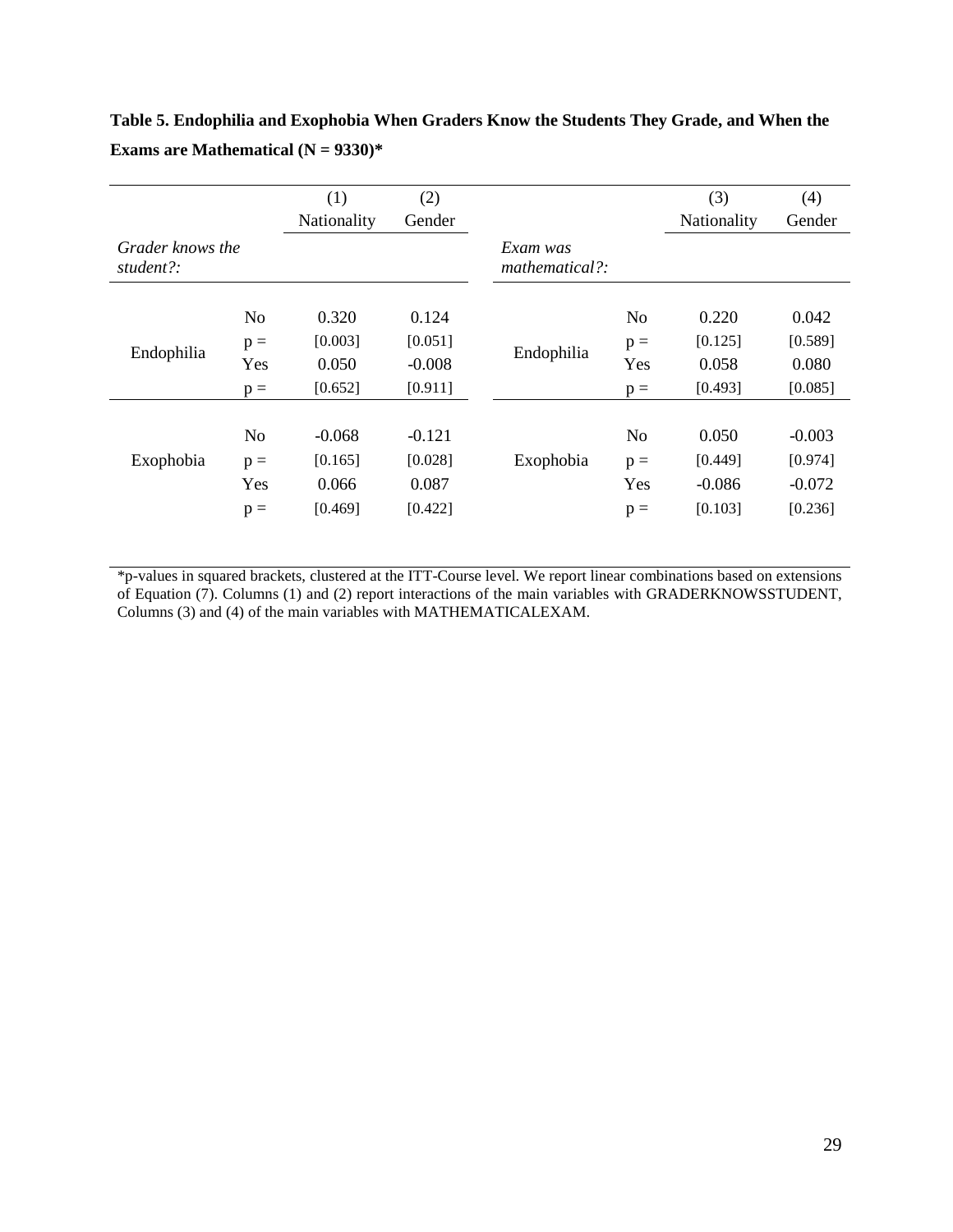|                             |             | (1)         | (2)      | (3)                    | (4)      |
|-----------------------------|-------------|-------------|----------|------------------------|----------|
|                             | Percentile: | Nationality | Gender   | Nationality            | Gender   |
| At the $mth$ percentile of: |             | Experience  |          | <b>Teacher Quality</b> |          |
|                             |             |             |          |                        |          |
|                             | 5th         | 0.154       | 0.077    | 0.378                  | 0.020    |
|                             | $p =$       | [0.162]     | [0.202]  | [0.057]                | [0.853]  |
| Endophilia                  | 50th        | 0.166       | 0.074    | 0.168                  | 0.072    |
|                             | $p =$       | [0.097]     | [0.171]  | [0.137]                | [0.140]  |
|                             | 95th        | 0.248       | 0.048    | 0.056                  | 0.100    |
|                             | $p =$       | [0.001]     | [0.505]  | [0.747]                | [0.138]  |
|                             |             |             |          |                        |          |
|                             | 5th         | $-0.024$    | 0.005    | $-0.018$               | $-0.253$ |
|                             | $p =$       | [0.639]     | [0.945]  | [0.863]                | [0.059]  |
| Exophobia                   | 50th        | $-0.016$    | $-0.009$ | $-0.005$               | $-0.013$ |
|                             | $p =$       | [0.718]     | [0.893]  | [0.900]                | [0.838]  |
|                             | 95th        | 0.045       | $-0.117$ | 0.001                  | 0.114    |
|                             | $p =$       | [0.635]     | [0.107]  | [0.982]                | [0.249]  |
|                             |             |             |          |                        |          |
| Main effects:               |             | Yes         | Yes      | Yes                    | Yes      |
| p-value of interactions:    |             | [0.860]     | [0.001]  | [0.599]                | [0.150]  |
|                             |             |             |          |                        |          |
| Adj. $R^2$                  |             | 0.015       | 0.004    | 0.002                  | 0.001    |

### **Table 6. Effects of Grader Experience and Grader Teaching Quality on Outcomes (N = 9197)\***

\*p-values in square brackets, clustered at the ITT-Course level. We report linear combinations based on extensions of Equation (7). Columns (1) and (2) interact the main variables with TEACHEREXPERIENCE and evaluate the linear combinations at different percentiles. Columns (3) and (4) do the same with TEACHERQUALITY.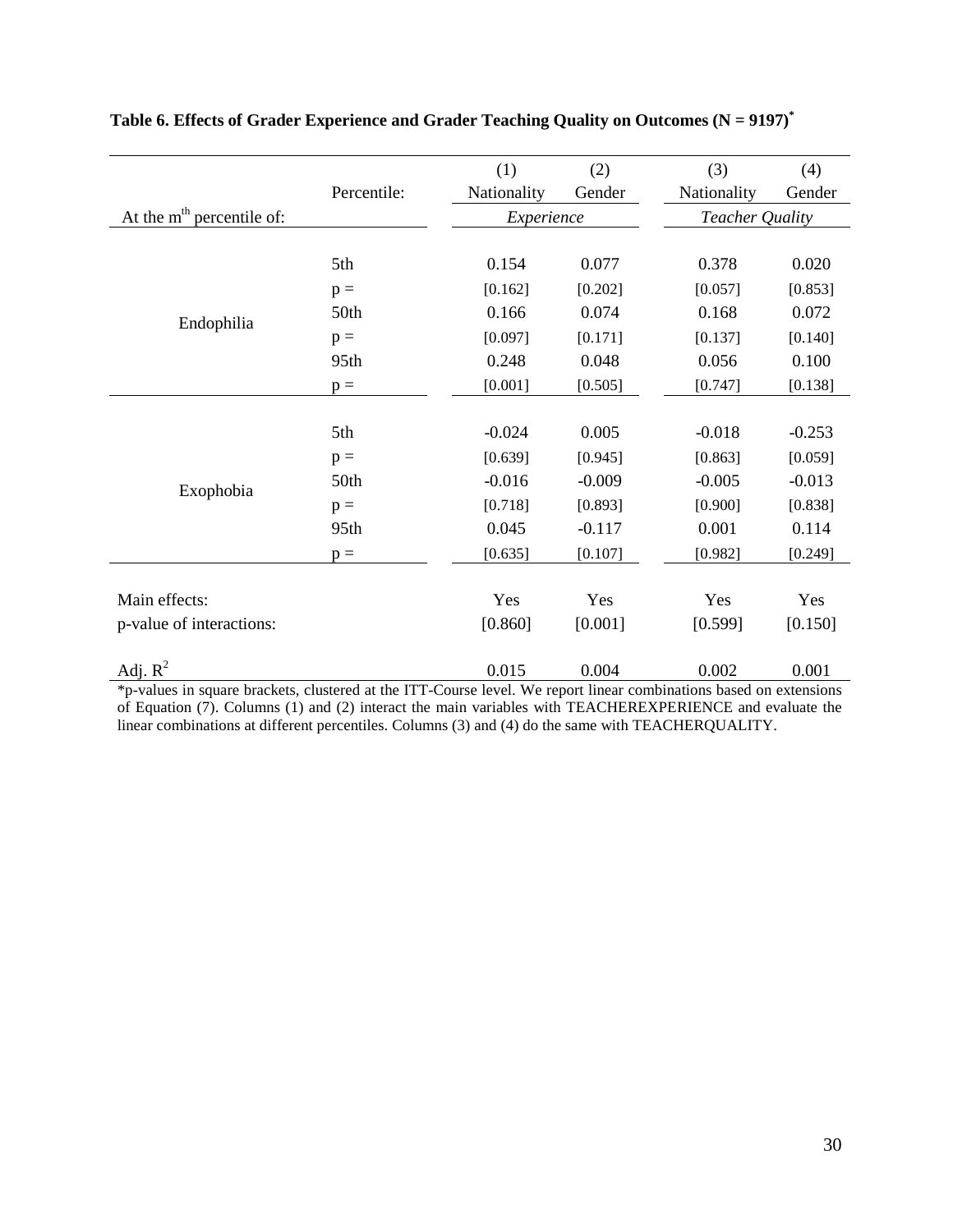|        | <b>Total ATE</b> | p-value | (1)<br><b>Share</b><br>matched | (1)<br>Endophilia | (1)<br>Share not<br>matched | (1)<br>Exophobia |
|--------|------------------|---------|--------------------------------|-------------------|-----------------------------|------------------|
|        |                  |         | $(nl + n2)$                    |                   | $(1 - \eta 1 - \eta 2)$     |                  |
| German | 0.103            | [0.050] | 0.29                           | 0.140             | 0.71                        | $-0.087$         |
| Dutch  | 0.107            | [0.068] | 0.41                           | 0.193             | 0.59                        | $-0.047$         |
| Other  | 0.088            | [0.180] | -                              | -                 |                             | 0.088            |
|        |                  |         |                                |                   |                             |                  |
| Female | 0.078            | [0.142] | 0.45                           | 0.055             | 0.55                        | $-0.097$         |
| Male   | 0.027            | [0.548] | 0.62                           | 0.062             | 0.38                        | 0.030            |

### **Table 7. The Average Treatment Effect (ATE) of the Visibility of Student Characteristics \***

\*p-values in square brackets, clustered at the ITT-Course level. The ATE is calculated as in Equation (5). Columns (1) and (3) show the share of questions for a given characteristic which were graded by graders with matching and non-matching characteristics. Columns (2) and (4) show the ATE on the treated, as reported in Table 3.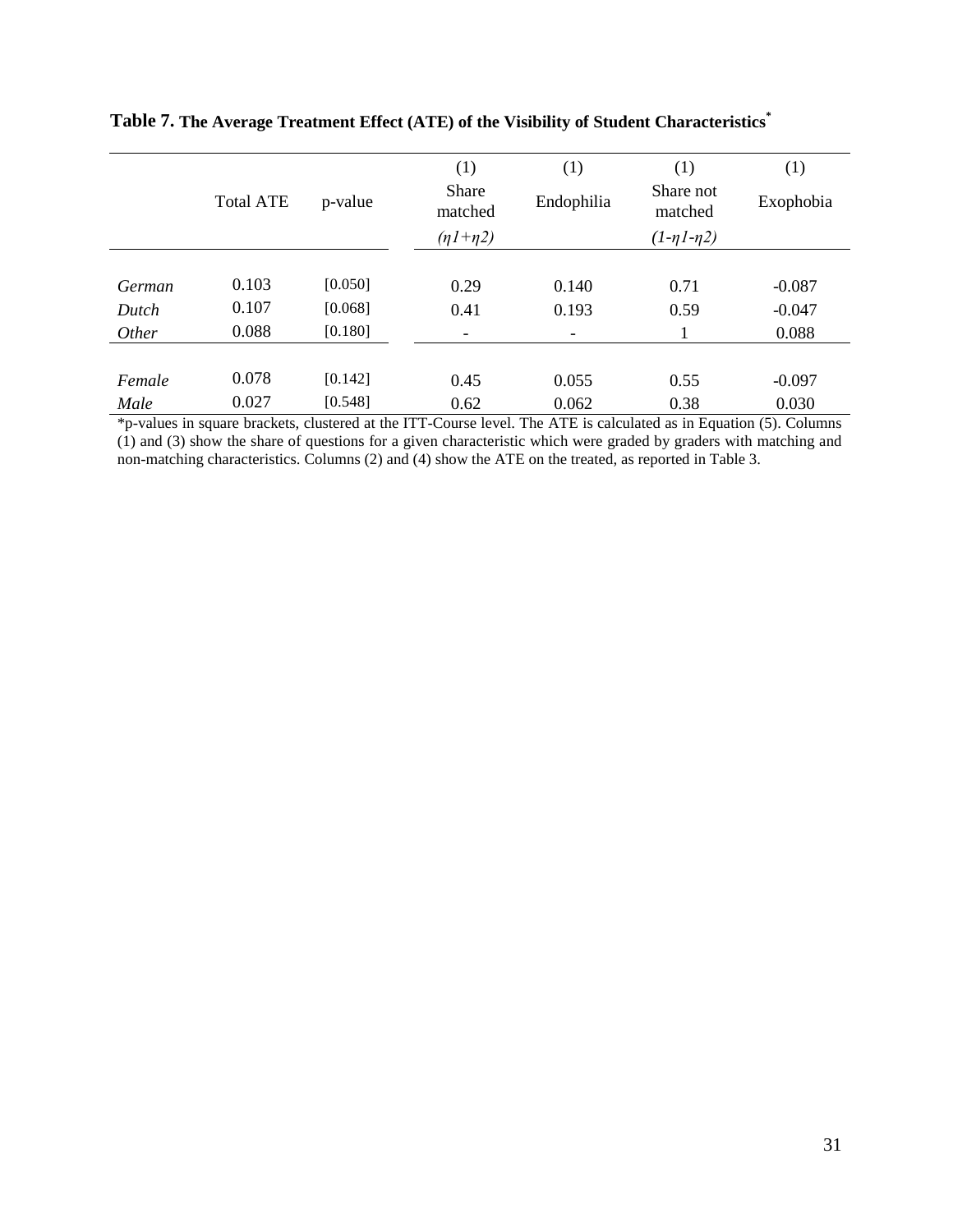

**Figure 1. Black and White Wages in Polar Cases of Endophilia and Exophobia[\\*](#page-34-0)**

<span id="page-34-0"></span> <sup>\*</sup> <sup>\*</sup>In constructing this graph we assume that some positions remain vacant after all employees are allocated. Unallocated jobs are shown in the white area below the curve. This assumption, however, is only for illustrative purposes; it is not needed for the model's results in any way.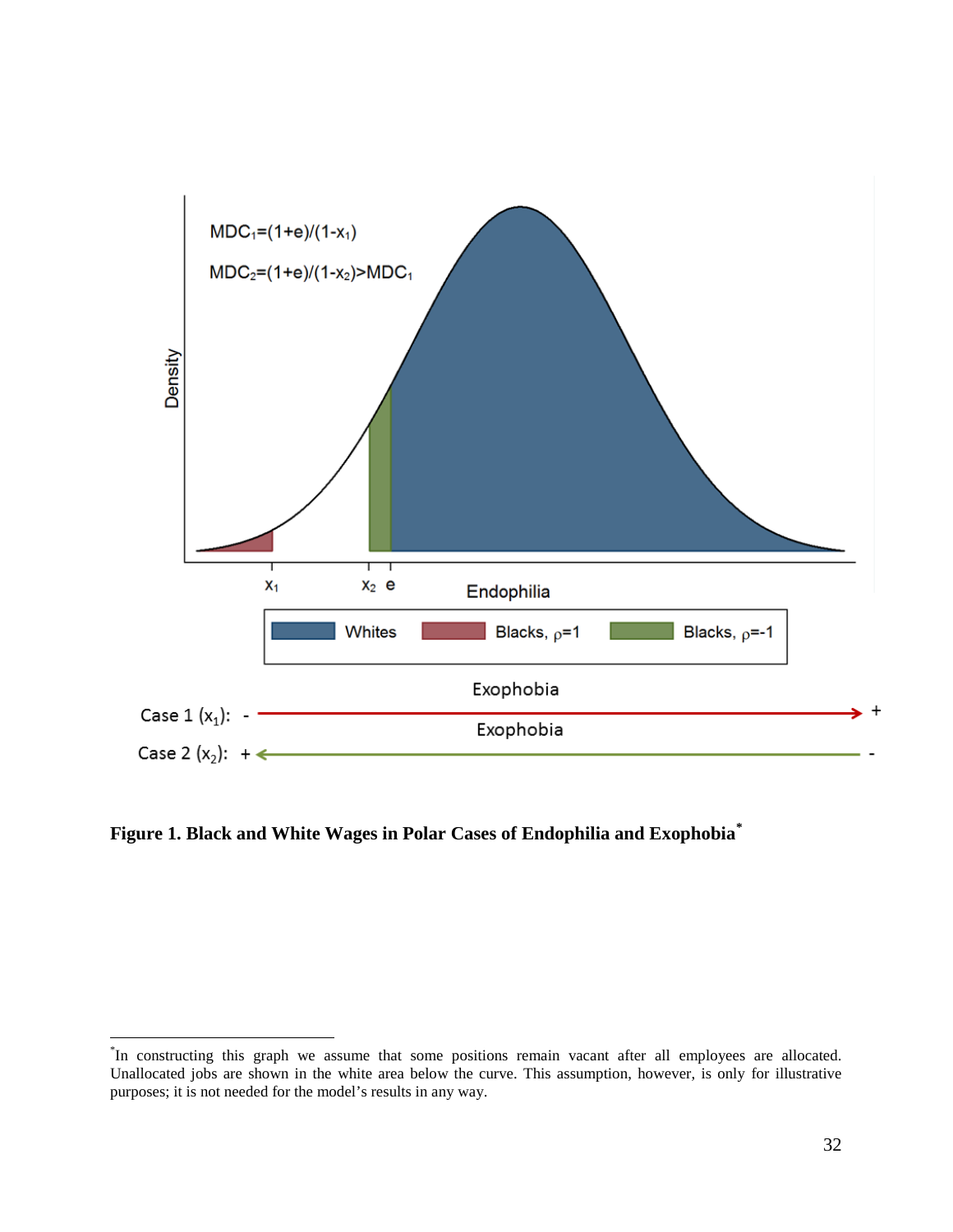

**Figure 2: Seating Arrangement for the Experiment[\\*](#page-35-0)**

<span id="page-35-0"></span> <sup>\*</sup> One square represents one desk. Students were seated in order of their ID numbers. Each number indicates the order of student ID numbers in each block. The student with the lowest ID number sat in desk 1, the one with the highest ID in desk 50. Rows 1-3 had yellow sheets on the desks with instructions not to write their name, thus creating the Blind group. Rows 4-10 had no extra sheets. In these rows students were expected to write their name to create the Visible group.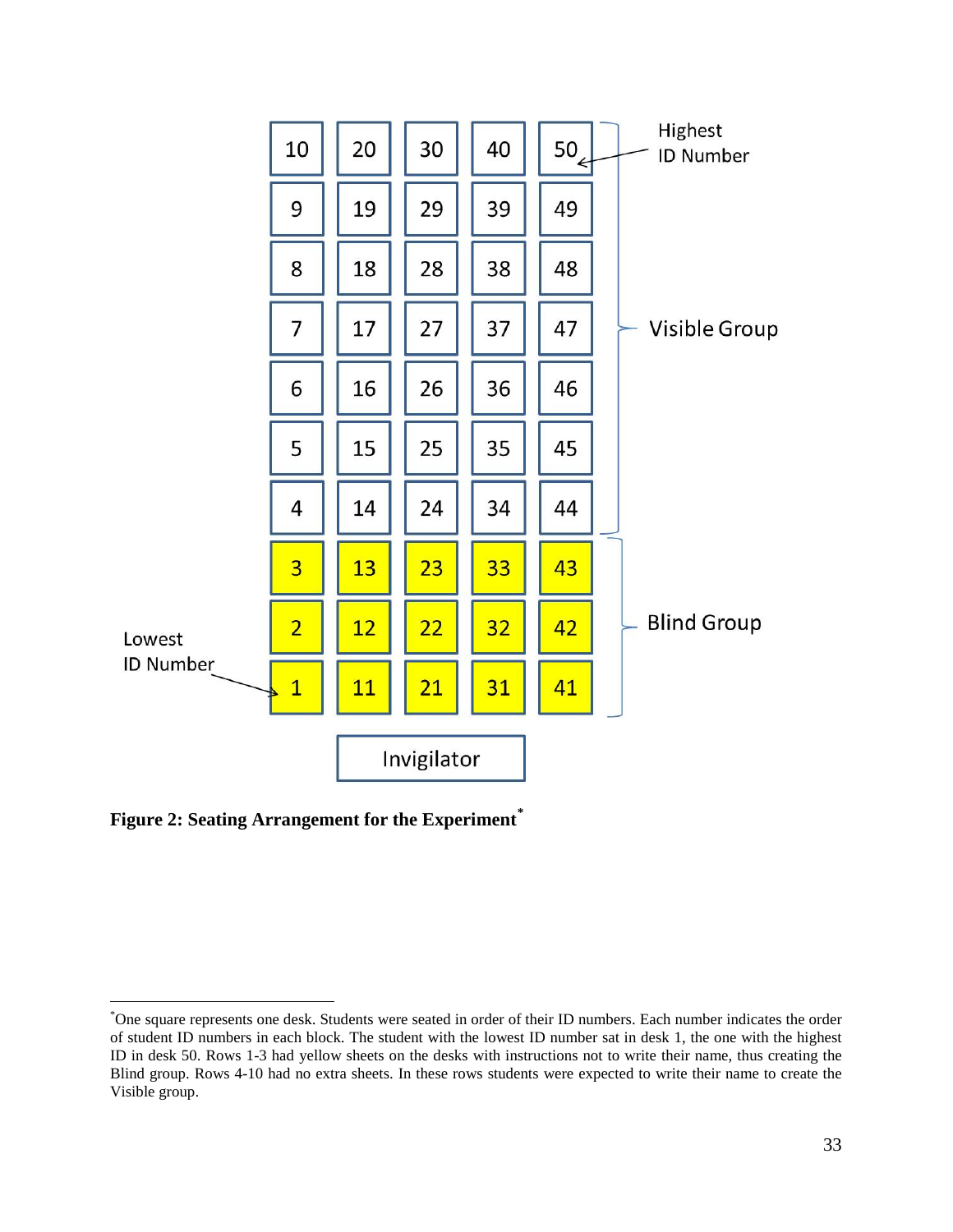

**Figure 3a. Kernel Density of the Distribution of Grader Experience**



**Figure 3b. Kernel Density of the Distribution of Student Evaluations of Graders**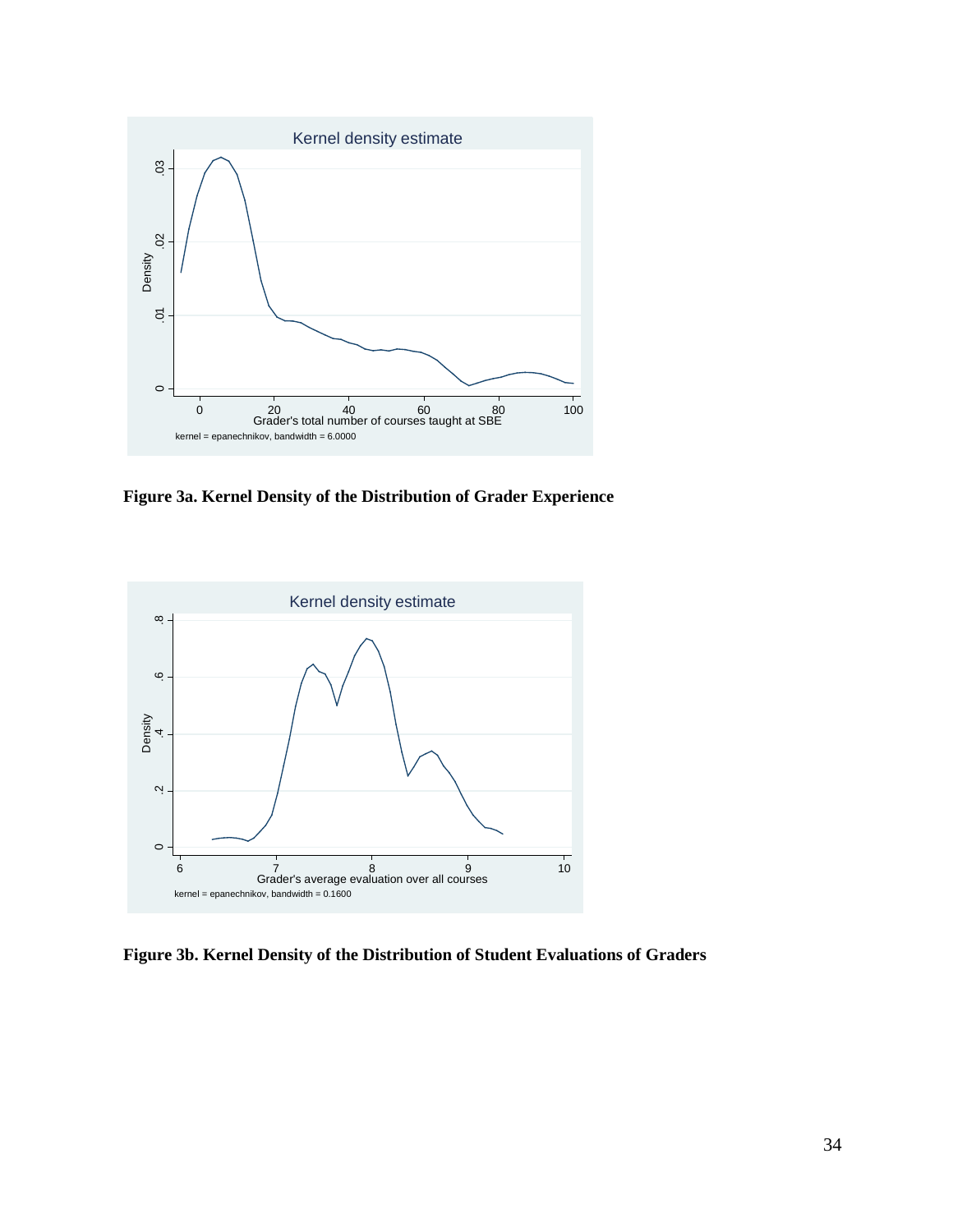

**Figure 4. Kernel Density Estimates of Graders' Preferences by Nationality**